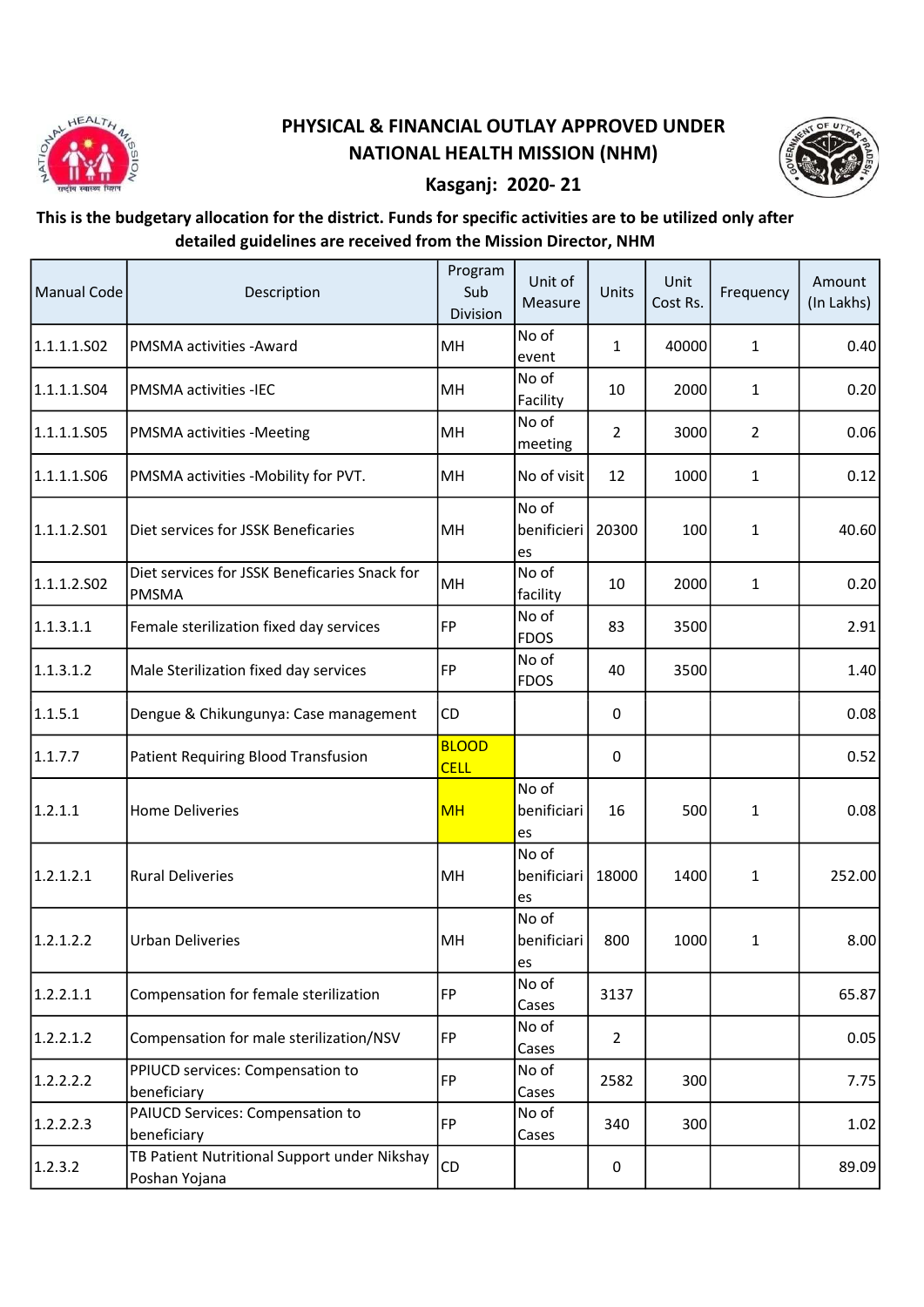| <b>Manual Code</b> | Description                                                                                 | Program<br>Sub<br>Division | Unit of<br>Measure               | Units        | Unit<br>Cost Rs. | Frequency    | Amount<br>(In Lakhs) |
|--------------------|---------------------------------------------------------------------------------------------|----------------------------|----------------------------------|--------------|------------------|--------------|----------------------|
| 1.3.1.1            | SNCU                                                                                        | СH                         | No of<br>Facility                | $\mathbf{1}$ |                  |              | 6.00                 |
| 1.3.1.2            | <b>NBSU</b>                                                                                 | <b>CH</b>                  | No of<br>Facility                | $\mathbf{1}$ | 5000             | 12           | 0.60                 |
| 1.3.1.4            | <b>NRCs</b>                                                                                 | <b>CH</b>                  | No of<br>Facility                | $\mathbf{1}$ |                  |              | 7.80                 |
| 1.3.1.6            | AH/RKSK Clinics                                                                             | <b>RKSK</b>                |                                  | 8            |                  |              | 1.28                 |
| 1.3.1.7.502        | Phone and Internet Charges for DEIC<br>Manager                                              | <b>RBSK</b>                | no of<br><b>DEIC</b><br>managers | 0            | 2000             | $\mathbf{1}$ | 0.02                 |
| 1.3.1.8            | District NCD Clinic                                                                         |                            |                                  | 0            |                  |              | 1.00                 |
| 1.3.1.9            | CHC NCD Clinic: Mobility, Miscellaneous &<br>Contingencies                                  | <b>NCD</b>                 |                                  | 0            |                  |              | 5.00                 |
| 1.3.2.4            | Consumables for computer including<br>provision for internet access for<br>strengthening RI | R <sub>l</sub>             | No.                              | 0            | 1000             | 12           | 0.12                 |
| 1.3.2.6.S01        | <b>IMEP Services- BMW- DH</b>                                                               | <b>IMEP</b>                |                                  | 100          |                  |              | 12.91                |
| 1.3.2.6.S02        | IMEP Services- BMW- CHC/BPHC                                                                | <b>IMEP</b>                |                                  | 158          |                  |              | 20.40                |
| 1.3.2.6.503        | IMEP Services- BMW Block Level UPHC &<br>District Level UPHC                                | <b>IMEP</b>                |                                  | 4            |                  |              | 0.52                 |
| 1.3.2.6.506        | IMEP Services- Machnized Cleaning - DH                                                      | <b>IMEP</b>                |                                  | 0            |                  |              | 32.27                |
| 1.3.2.6.S08        | IMEP Services- Mannual Laundry-DH & MCH<br>Wing (100 Bed)                                   | <b>IMEP</b>                |                                  | 0            |                  |              | 3.00                 |
| 1.3.2.6.510        | IMEP Services- Cleaning - CHC/BPHC                                                          | <b>IMEP</b>                |                                  | 158          |                  |              | 10.40                |
| 1.3.2.6.513        | <b>IMEP Services-Cleaniness - Sub Centers</b>                                               | <b>IMEP</b>                |                                  | 161          |                  |              | 9.66                 |
| 1.3.2.6.S15        | POL for generator-DH                                                                        | <b>IMEP</b>                |                                  | 0            |                  |              | 3.15                 |
| 1.3.2.6.516        | POL for generator -CHC and BPHC                                                             | <b>IMEP</b>                |                                  | 0            |                  |              | 11.03                |
| 2.2.1              | POL for Family Planning/Others                                                              | FP                         | No of<br><b>FDOS</b>             | 19           | 1000             |              | 0.19                 |
| 2.2.2              | Mobility & Communication support for AH<br>counsellors & RKSK Coordinators                  | <b>RKSK</b>                | No of<br>Councelor               | 8            | 1200             | 12           | 1.15                 |
| 2.2.3              | Mobility support for RBSK Mobile health<br>team                                             | <b>RBSK</b>                | No of<br>vehicles                | 14           | 33000            | 12           | 55.44                |
| 2.2.4              | Support for RBSK: CUG connection per team<br>and rental                                     | <b>RBSK</b>                | No of<br>teams                   | 14           | 200              | 12           | 0.34                 |
| 2.3.1.1.2          | Monthly Village Health and Nutrition Days                                                   | RI                         | no of<br>sessions                | 2515         | 100              | $\mathbf{1}$ | 2.52                 |
| 2.3.1.5            | Organizing Adolescent Health day                                                            | <b>RKSK</b>                | No of<br>AHD                     | 117          | 2500             | $\mathbf{1}$ | 2.93                 |
| 2.3.1.6            | <b>Organising Adolescent Friendly Club meetings</b><br>at subcentre Level                   | <b>RKSK</b>                | No of AFC                        | 351          | 250              | 9            | 0.88                 |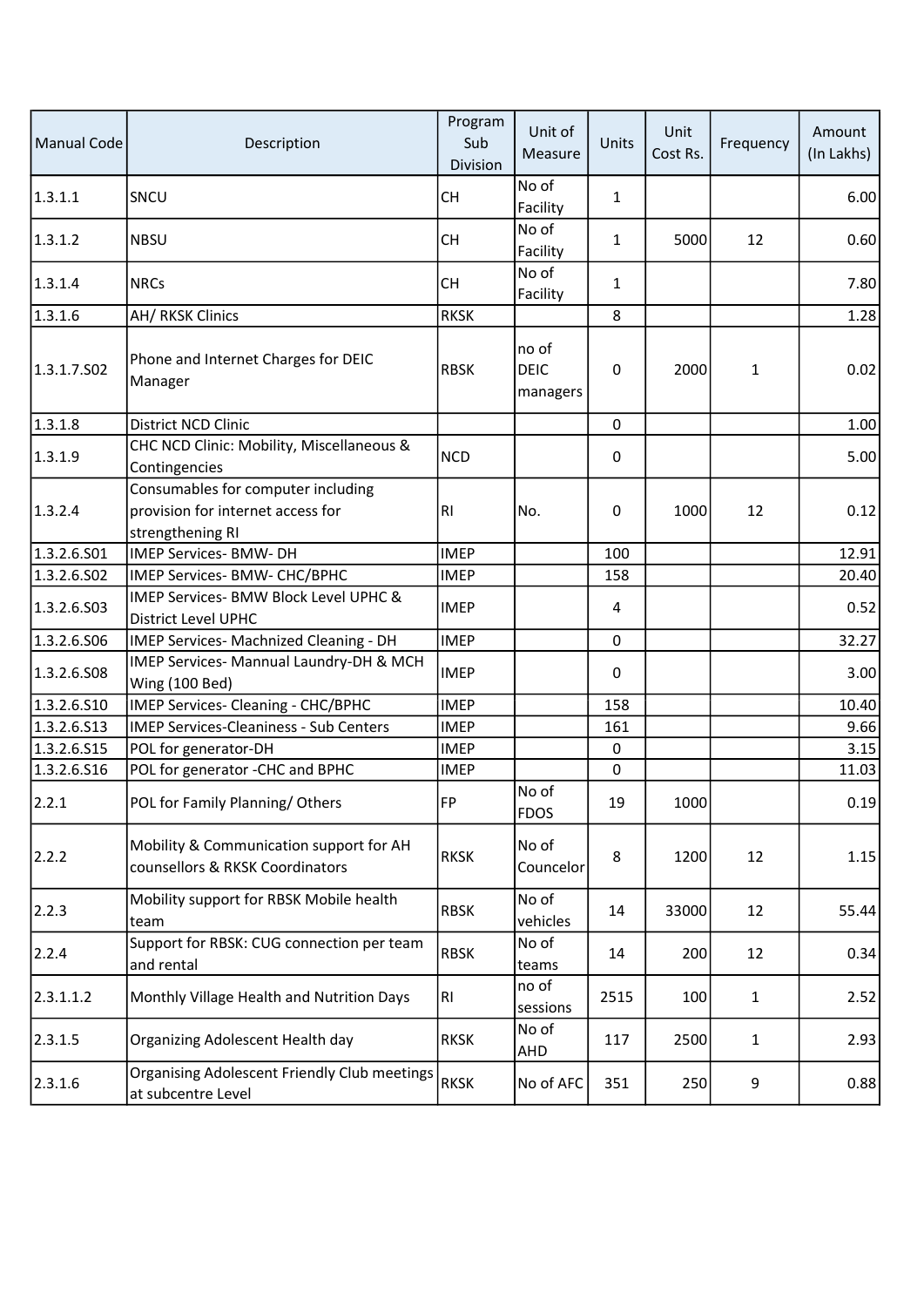| <b>Manual Code</b> | Description                                                                                                                                                                                      | Program<br>Sub<br>Division | Unit of<br>Measure                      | Units | Unit<br>Cost Rs. | Frequency    | Amount<br>(In Lakhs) |
|--------------------|--------------------------------------------------------------------------------------------------------------------------------------------------------------------------------------------------|----------------------------|-----------------------------------------|-------|------------------|--------------|----------------------|
| 2.3.1.10           | Mobility support for mobile health team/<br>TA/DA to vaccinators                                                                                                                                 | R <sub>l</sub>             | No of<br>mobile<br>immuniza<br>tion Van | 0     | 33000            |              | 5.94                 |
| 2.3.2.3            | DMHP: Targeted interventions at community<br>level Activities & interventions targeted at<br>schools, colleges, workplaces, out of school<br>adolescents, urban slums and suicide<br>prevention. | <b>NCD</b>                 |                                         | 0     |                  |              | 6.00                 |
| 2.3.2.5            | Tobacco Cessation Centre (TCC): Weekly FGD<br>with the tobacco users                                                                                                                             | <b>NCD</b>                 |                                         | 0     |                  |              | 0.52                 |
| 2.3.3.2            | Screening and free spectacles to school<br>children                                                                                                                                              | <b>NCD</b>                 |                                         | 0     |                  |              | 2.52                 |
| 2.3.3.3            | Screening and free spectacles for near work<br>to Old Person                                                                                                                                     | <b>NCD</b>                 |                                         | 0     |                  |              | 2.52                 |
| 2.3.3.4.1          | Coverage of Public School                                                                                                                                                                        | <b>NCD</b>                 |                                         | 0     |                  |              | 0.67                 |
| 2.3.3.4.2          | Coverage of Pvt. School                                                                                                                                                                          | <b>NCD</b>                 |                                         | 0     |                  |              | 2.00                 |
| 2.3.3.4.3          | Coverage of Public School in other's school<br>programme                                                                                                                                         | <b>NCD</b>                 |                                         | 0     |                  |              | 1.33                 |
| 2.3.3.4.4          | Coverage of Pvt. School in other's school<br>programme                                                                                                                                           | <b>NCD</b>                 |                                         | 0     |                  |              | 1.00                 |
| 2.3.3.4.5          | Sensitization campaign for college students                                                                                                                                                      | <b>NCD</b>                 |                                         | 0     |                  |              | 2.00                 |
| 3.1.1.1.1          | JSY Incentive to ASHA                                                                                                                                                                            | <b>MH</b>                  | No of<br><b>ASHA</b>                    | 15200 | 600              | 1            | 91.20                |
| 3.1.1.1.2          | ASHA incentive under MAA programme @ Rs<br>100 per ASHA for quarterly mother's meeting                                                                                                           | <b>CH</b>                  | No of<br>meetings                       | 868   | 100              |              | 1.74                 |
| 3.1.1.1.3.501      | Incentive for Home Based Newborn Care<br>programme Rural                                                                                                                                         | <b>CH</b>                  | No of<br>newborn                        | 30926 | 250              | $\mathbf{1}$ | 77.32                |
| 3.1.1.1.5          | Incentive for referral of SAM cases to NRC<br>and for follow up of discharge SAM children<br>from NRCs                                                                                           | <b>CH</b>                  | No of<br>Child                          | 860   | 150              | 1            | 0.26                 |
| 3.1.1.1.6          | Incentive for National Deworming Day for<br>mobilising out of school children                                                                                                                    | <b>RKSK</b>                | No of<br>ASHA                           | 2440  | 100              | $\mathbf{1}$ | 2.44                 |
| 3.1.1.1.7          | Incentive for IDCF for prophylactic<br>distribution of ORS to family with under-five<br>children.                                                                                                | <b>CH</b>                  | No of<br>ASHA                           | 868   | 100              | 1            | 0.87                 |
| 3.1.1.1.9          | National Iron Plus Incentive for mobilizing<br>children and/or ensuring compliance and<br>reporting (6-59 months)                                                                                | <b>CH</b>                  | No of<br><b>ASHA</b>                    | 868   | 50               | 1            | 2.60                 |
| 3.1.1.1.11         | <b>ASHA Incentive under Immunzation</b>                                                                                                                                                          | R <sub>1</sub>             | no of<br>children                       | 29256 | 225              | $\mathbf{1}$ | 65.83                |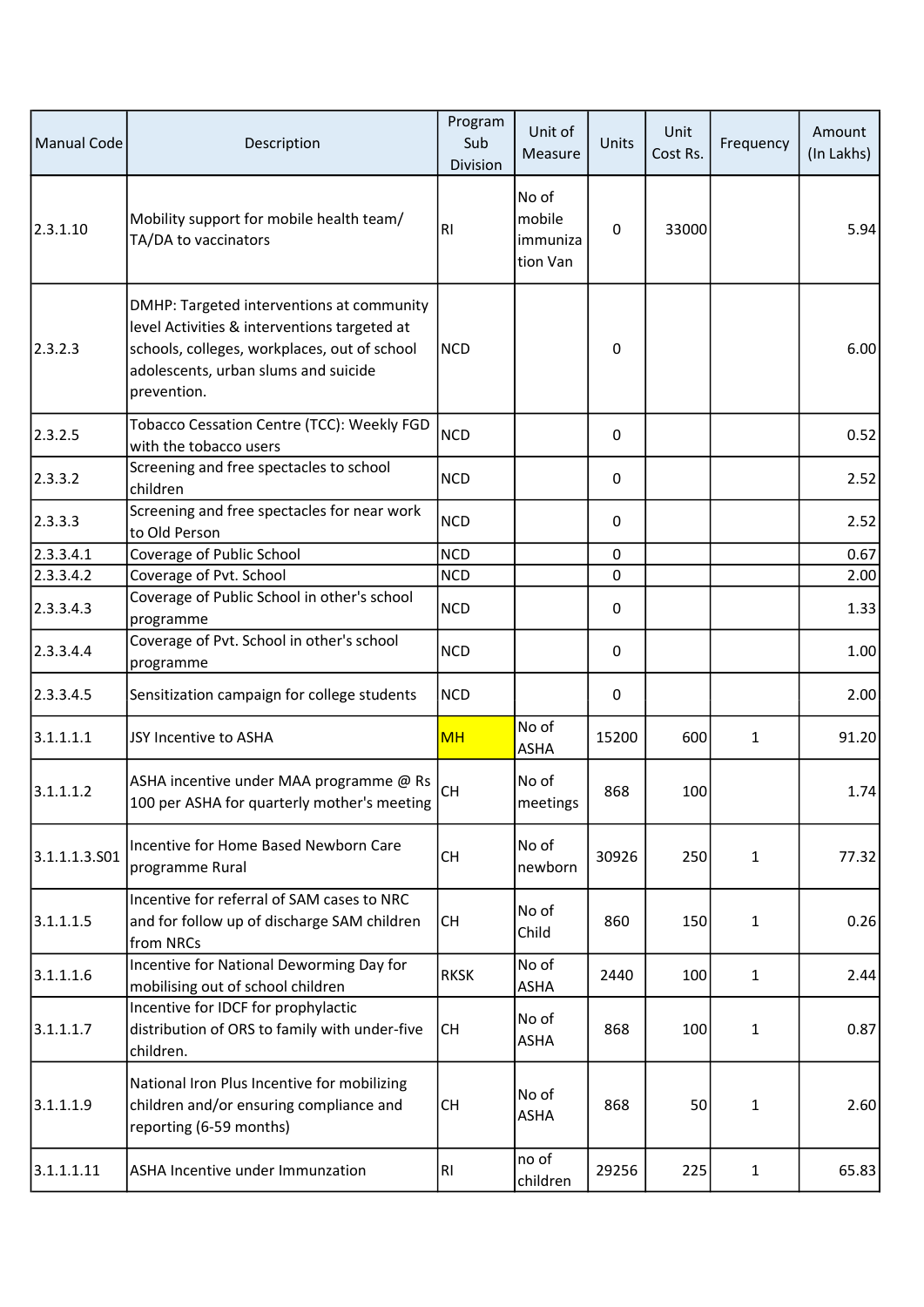| Manual Code    | Description                                                                                                    | Program<br>Sub<br>Division | Unit of<br>Measure            | Units | Unit<br>Cost Rs. | Frequency    | Amount<br>(In Lakhs) |
|----------------|----------------------------------------------------------------------------------------------------------------|----------------------------|-------------------------------|-------|------------------|--------------|----------------------|
| 3.1.1.1.12     | Incentive to ASHA for Quaterly Visit Under<br>HBYC program                                                     | <b>CH</b>                  | No of<br>Child $/5$<br>visits | 17808 | 250              | $\mathbf{1}$ | 44.52                |
| 3.1.1.1.13.503 | ASHA incentive for HRP identification and<br>follow up                                                         | MH                         | No of<br>ASHA                 | 750   | 300              | 1            | 2.25                 |
| 3.1.1.2.4      | ASHA PPIUCD incentive for accompanying the<br>client for PPIUCD insertion                                      | <b>FP</b>                  |                               | 2582  | 150              |              | 3.87                 |
| 3.1.1.2.5      | ASHA PAIUCD incentive for accompanying the<br>client for PAIUCD insertion                                      | <b>FP</b>                  |                               | 41    | 150              |              | 0.06                 |
| 3.1.1.2.6.S01  | ASHA incentive under ESB scheme for<br>promoting spacing of births between 02<br>children                      | FP                         | No of<br>Clints               | 1136  | 500              |              | 5.68                 |
| 3.1.1.2.6.S02  | ASHA incentive under ESB scheme for<br>promoting spacing of 02 years after marriage                            | <b>FP</b>                  | No of<br>Clints               | 1136  | 500              |              | 5.68                 |
| 3.1.1.2.7      | ASHA incentive under ESB scheme for<br>promoting Adoption of Limiting Method upto  FP<br>Two Children          |                            | No of<br>Clints               | 109   | 1000             |              | 1.09                 |
| 3.1.1.2.9.502  | Reimbursement of travel expenses for<br>accompanying a women to facility for medical FP<br>abortion            |                            | No of<br>Cases                | 220   | 225              |              | 0.50                 |
| 3.1.1.2.9.503  | Reimbursement of travel expenses for<br>accompanying a women to facility for surgical FP<br>abortion (MVA/EVA) |                            | No of<br>Cases                | 260   | 150              |              | 0.39                 |
| 3.1.1.3.2      | Incentive for mobilizing adolescents and<br>community for AHD                                                  | <b>RKSK</b>                | No of<br>ASHA                 | 195   | 200              | $\mathbf{1}$ | 1.17                 |
| 3.1.1.4.2      | ASHA Incentive for Dengue and Chikungunya                                                                      |                            |                               | 0     |                  |              | 12.20                |
| 3.1.1.4.8.1    | ASHA incentive for detection of leprosy                                                                        |                            |                               | 43    |                  |              | 0.11                 |
| 3.1.1.4.8.2    | ASHA Incentive for PB (Treatment<br>completion)                                                                |                            |                               | 26    |                  |              | 0.10                 |
| 3.1.1.4.8.3    | ASHA Incentive for MB (Treatment<br>completion)                                                                |                            |                               | 17    |                  |              | 0.10                 |
| 3.1.1.4.9      | ASHA Involvement under NLEP - Sensitisation                                                                    |                            |                               | 200   |                  |              | 0.20                 |
| 3.1.1.5.2.503  | ASHA Incentive Filling of CBAC forms Under<br><b>HWC</b>                                                       | <b>CP</b>                  |                               | 0     |                  |              | 9.50                 |
| 3.1.1.5.2.504  | ASHA Incentive for Mobilising, Screening and<br>Follow Up Under HWC                                            | <b>CP</b>                  |                               | 0     |                  |              | 9.50                 |
| 3.1.1.6.1      | ASHA incentives for routine activities                                                                         | <b>CP</b>                  |                               | 1220  |                  |              | 292.80               |
| 3.1.1.6.3.504  | Incentive to ASHA Facilitator                                                                                  | <b>CP</b>                  |                               | 58    |                  |              | 3.13                 |
|                | 3.1.1.6.3.S05   Incentive to ASHA for Health Promotion Day                                                     | <b>CP</b>                  |                               | 1220  |                  |              | 29.28                |
|                | 3.1.1.6.3.S06   Incentive to ASHA under PMMVY                                                                  | <b>CP</b>                  |                               | 7320  |                  |              | 7.32                 |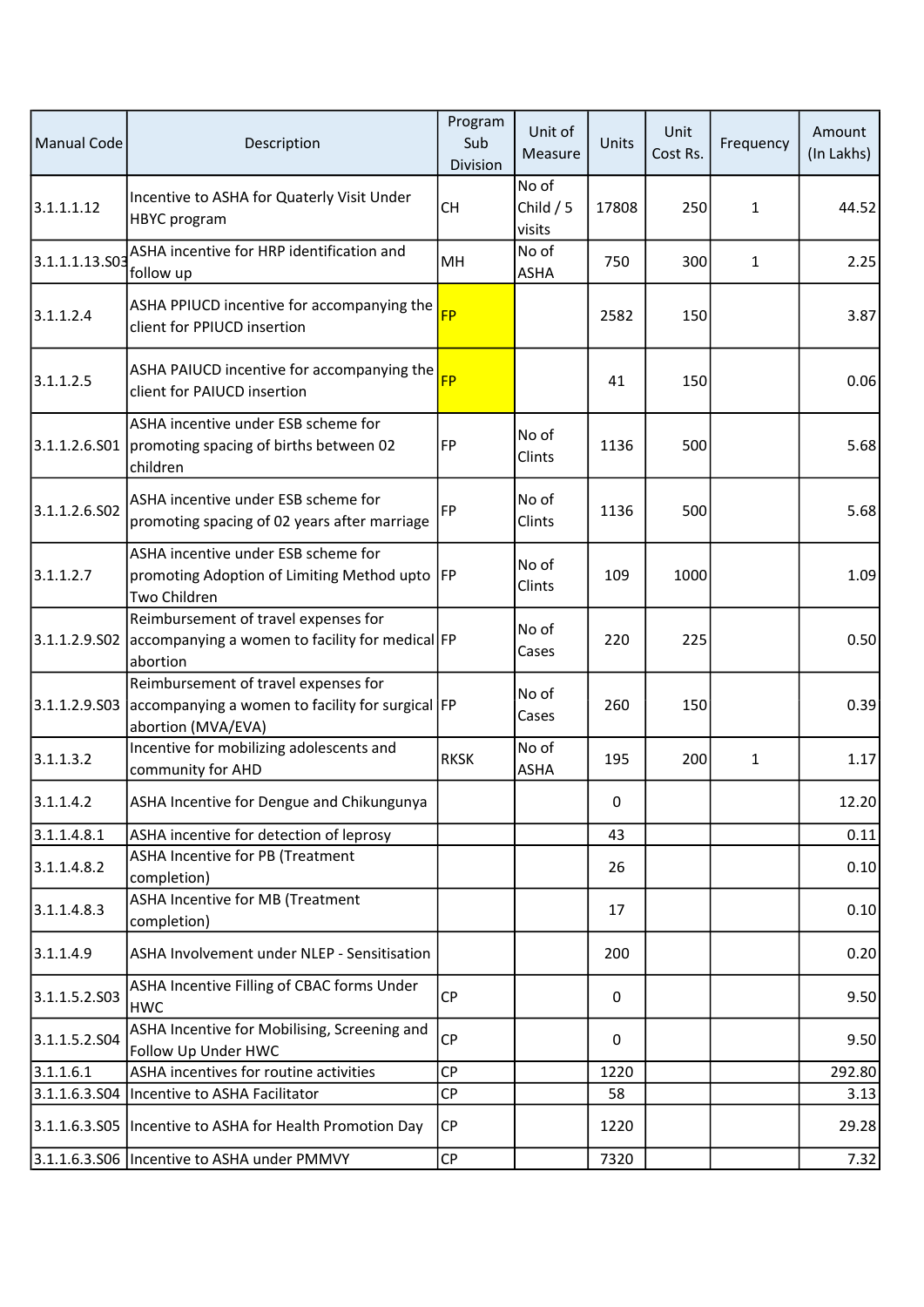| <b>Manual Code</b> | Description                                                                                                                 | Program<br>Sub<br>Division  | Unit of<br>Measure | Units          | Unit<br>Cost Rs. | Frequency    | Amount<br>(In Lakhs) |
|--------------------|-----------------------------------------------------------------------------------------------------------------------------|-----------------------------|--------------------|----------------|------------------|--------------|----------------------|
| 3.1.1.6.3.S07      | Incentive to ASHA Facilitator for CBAC, HRP<br>and SAM Tracking                                                             | <b>CP</b>                   |                    | 58             |                  |              | 8.70                 |
| 3.1.2.8.502        | Training under HBYC TOT at District Level &<br><b>Block Level Training</b>                                                  | <b>CH</b>                   | No of<br>Batch     | $\overline{2}$ |                  |              | 1.49                 |
| 3.1.2.10           | Any Other (ASHATraining Cost)                                                                                               |                             |                    | 0              |                  |              | 16.39                |
| 3.1.3.1            | Supervision costs by ASHA facilitators(12<br>months)                                                                        | <b>CP</b>                   |                    | 58             |                  |              | 41.76                |
| 3.1.3.2            | Support provisions to ASHA (Uniform)                                                                                        | <b>CP</b>                   |                    | 1278           |                  |              | 7.67                 |
| 3.1.3.3            | Awards to ASHA's/Link workers                                                                                               | <b>CP</b>                   |                    | 0              |                  |              | 4.04                 |
| 3.1.3.4            | Mobilization of children through ASHA or<br>other mobilizers                                                                | R <sub>l</sub>              | No of<br>session   | 20122          | 150              | 1            | 30.18                |
| 3.1.3.5.S01        | Incentive for other link workers for<br>Prepration of Due List of Childrens to be<br>immunized                              | R <sub>l</sub>              | No of<br>session   | 1596           | 100              | 1            | 1.60                 |
| 3.2.2              | Incentives for Peer Educators                                                                                               | <b>RKSK</b>                 | No of PE           | 780            | 50               | $\mathbf{1}$ | 4.68                 |
| 3.2.3.1.1          | Treatment Supporter Honorarium (Rs 1000)                                                                                    |                             |                    | 0              |                  |              | 17.82                |
| 3.2.3.1.2          | Treatment Supporter Honorarium (Rs 5000)                                                                                    |                             |                    | 0              |                  |              | 2.71                 |
| 3.2.3.1.3          | Incentive for informant (Rs 500)                                                                                            |                             |                    | $\mathbf 0$    |                  |              | 2.00                 |
| 3.2.3.4.501        | Incentive for community<br>volunteers/supervisors /LT etc undertaking<br><b>ACF</b>                                         |                             |                    | 0              |                  |              | 21.18                |
| 3.2.5.2.1          | Dengue & Chikungunya: Vector Control,<br>environmental management & fogging<br>machine                                      |                             |                    | 0              |                  |              | 4.17                 |
| 3.3.3.2            | Training of PRI's representatives/ Police<br>personnel/ Teachers/ Transport personnel/<br>NGO personnel/ other stakeholders |                             |                    | 0              |                  |              | 0.30                 |
| 3.3.4.501          | <b>AAA Platform</b>                                                                                                         |                             |                    | 3665           |                  |              | 16.49                |
| 4.1.1              | <b>District Hospitals</b>                                                                                                   | <b>CP</b>                   |                    | 1              |                  |              | 5.00                 |
| 4.1.3              | <b>Community Health Centers</b>                                                                                             | <b>CP</b>                   |                    | $\overline{7}$ |                  |              | 17.50                |
| 4.1.4              | <b>Primary Health Centers</b>                                                                                               | <b>CP</b>                   |                    | 29             |                  |              | 25.38                |
| 4.1.5              | Sub Centers                                                                                                                 | CP                          |                    | 163            |                  |              | 19.56                |
| 4.1.6              | Village Health Sanitation & Nutrition<br>Committee                                                                          | CP                          |                    | 565            |                  |              | 33.90                |
| 4.1.7.501          | H&WC Additional Untied Grant-SC                                                                                             | <b>CP</b>                   |                    | 0              |                  |              | 20.40                |
| 4.1.7.S02          | H&WC Additional Untied Grant-PHC                                                                                            | CP                          |                    | 0              |                  |              | 4.50                 |
| 5.1.1.2.8          | Infrastructure strengthening of SC to H&WC                                                                                  | CP                          |                    | 0              |                  |              | 210.00               |
| 5.1.1.2.9          | Infrastructure strengthening of PHC to H&WC                                                                                 |                             |                    | 0              |                  |              | 5.48                 |
| 5.3.3              | Blood bank/ Blood storage/ Day care centre<br>for hemoglobinopathies                                                        | <b>BLOOD</b><br><b>CELL</b> |                    | 0              |                  |              | 2.00                 |
| 5.3.9              | Safety Pits                                                                                                                 | RI                          | No.                | $\overline{7}$ | 6000             | $\mathbf{1}$ | 0.42                 |
| 5.3.14             | Civil Works under RNTCP                                                                                                     | CD                          |                    | $\pmb{0}$      |                  |              | 1.81                 |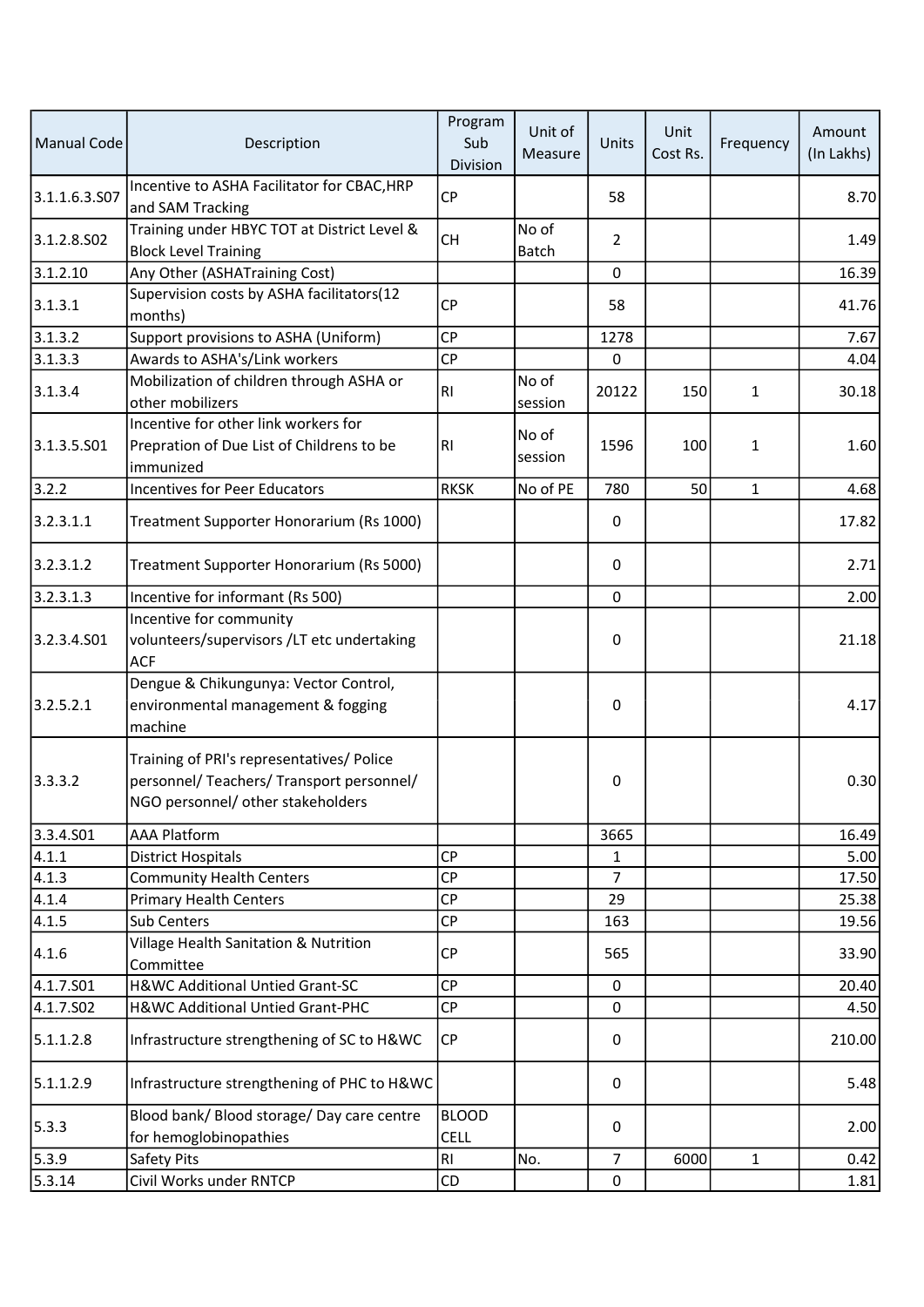| <b>Manual Code</b> | Description                                                                            | Program<br>Sub<br>Division | Unit of<br>Measure               | Units          | Unit<br>Cost Rs. | Frequency    | Amount<br>(In Lakhs) |
|--------------------|----------------------------------------------------------------------------------------|----------------------------|----------------------------------|----------------|------------------|--------------|----------------------|
| 6.1.1.1.1          | MVA / EVA for Safe Abortion services                                                   | <b>FP/CAC</b>              | No of<br>MVA/<br><b>EVA kits</b> | 20             | 3000             |              | 0.60                 |
| 6.1.1.2.3 S01      | Procurement Of Equipment for Skill Lab<br><b>Under SAANS at District Level</b>         | <b>CH</b>                  | No of<br>Equipmen                | 1              |                  |              | 2.50                 |
| 6.1.1.2.3.502      | Procurement Of Hand held Pulse Oximeter<br>and nebulizer under SAANS at District Level | <b>CH</b>                  | No of<br>Equipmen<br>t           | 36             |                  |              | 3.24                 |
|                    | 6.1.1.2.4.S05 Procurement of Phototherepy for NBSU                                     | <b>CH</b>                  | No of<br>Equipmen<br>t           | 5              | 65000            | $\mathbf{1}$ | 6.50                 |
| 6.1.1.2.4.506      | Procurement of Radiant Warmer for NBSU                                                 | <b>CH</b>                  | No of<br>Equipmen<br>t           | 5              | 60000            | $\mathbf{1}$ | 12.00                |
| 6.1.1.3.1          | <b>NSV</b> kits                                                                        | FP                         |                                  | $\mathbf{1}$   | 1000             |              | 0.01                 |
| 6.1.1.3.3          | Minilap kits                                                                           | FP                         | No of<br>Minilap<br>kits         | $\overline{2}$ | 3000             |              | 0.06                 |
| 6.1.1.3.5          | PPIUCD forceps                                                                         | FP                         | No of<br>Kallys<br>forceps       | 5              | 1000             |              | 0.05                 |
| 6.1.1.5.1          | Equipment for Mobile health teams                                                      | <b>RBSK</b>                | No of<br>teams                   | 14             | 5000             | 1            | 0.70                 |
| 6.1.1.17.1         | Equipments                                                                             |                            |                                  | 0              |                  |              | 0.05                 |
| 6.1.1.18.1         | Procurement of Equipment                                                               |                            |                                  | 0              |                  |              | 1.50                 |
| 6.1.1.19.3         | Grant-in-aid for Vision Centre (PHC) (Govt.)                                           |                            |                                  | 0              |                  |              | 1.00                 |
| 6.1.1.21.4         | Non-recurring GIA: Machinery & Equipment<br>for CHC                                    |                            |                                  | 0              |                  |              | 2.50                 |
| 6.1.2.3.1          | <b>MCR</b>                                                                             |                            |                                  | 50             |                  |              | 0.20                 |
| 6.1.2.3.2          | Aids/Appliance                                                                         |                            |                                  | 0              |                  |              | 0.17                 |
| 6.1.2.5.1          | Tablets; software for H&WC and ANM/ MPW                                                | <b>CP</b>                  |                                  | 0              |                  |              | 1.65                 |
| 6.1.3.1.3          | <b>Equipment Maintenance</b>                                                           |                            |                                  | 0              |                  |              | 1.41                 |
| 6.2.1.2            | Drugs for Safe Abortion (MMA)                                                          | FP/CAC                     | No of<br><b>Tablets</b>          | 300            |                  |              | 0.04                 |
| 6.2.1.7.5.S01      | Drugs & Consumables Normal Delivery L1<br>Facility                                     | MH                         | No of<br>benificieri<br>es       | 3200           | 100              |              | 0.64                 |
| 6.2.1.7.5.502      | Drugs & Consumables Normal Delivery L2<br>Facility                                     | MH                         | No of<br>benificieri<br>es       | 19000          | 200              | 1            | 7.60                 |
| 6.2.1.7.5.503      | Drugs & Consumables Normal Delivery L3<br>Facility                                     | MH                         | No of<br>benificieri<br>es       | 1300           | 300              | $\mathbf{1}$ | 1.04                 |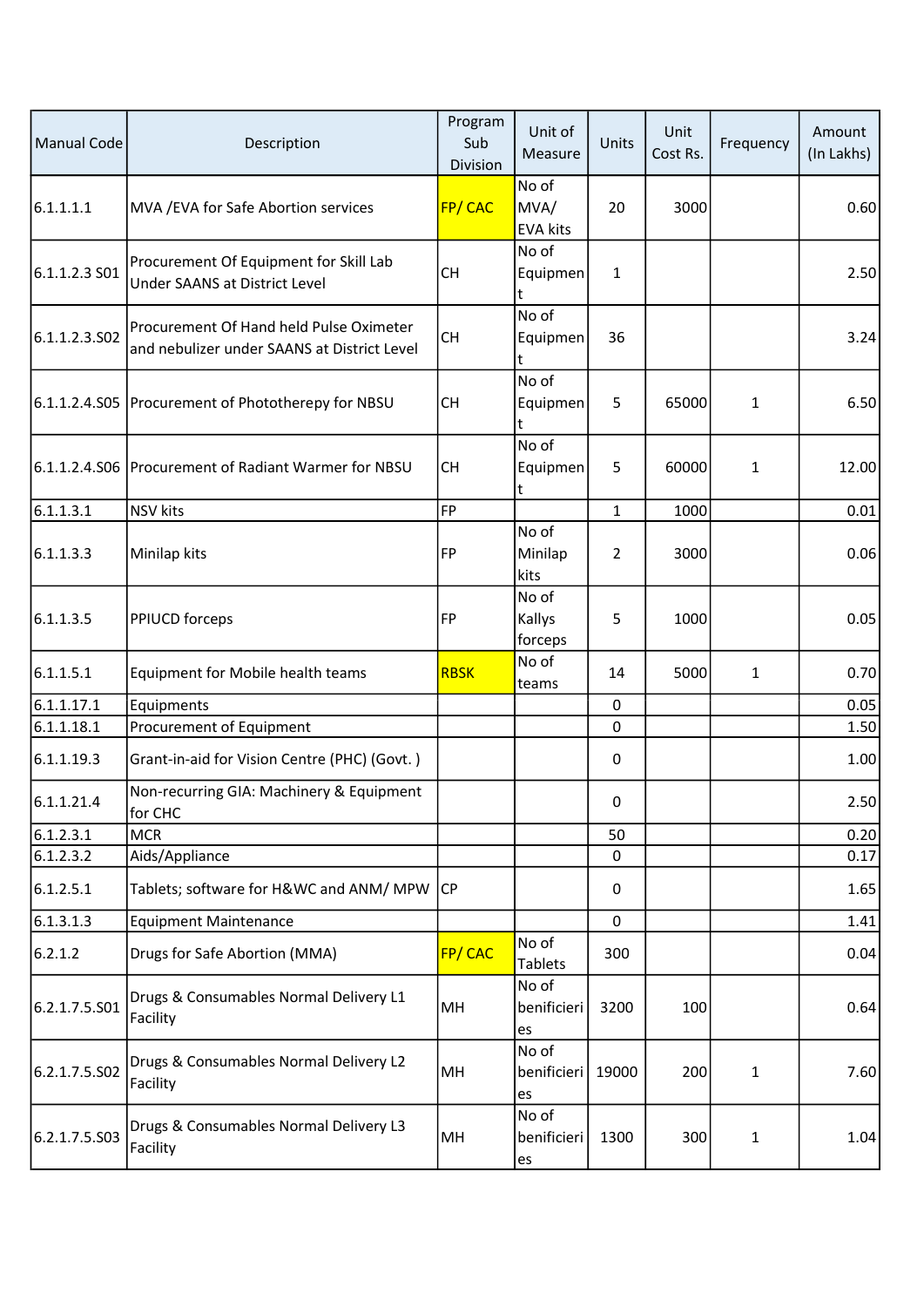| Manual Code   | Description                                                                                 | Program<br>Sub<br>Division | Unit of<br>Measure         | Units       | Unit<br>Cost Rs. | Frequency    | Amount<br>(In Lakhs) |
|---------------|---------------------------------------------------------------------------------------------|----------------------------|----------------------------|-------------|------------------|--------------|----------------------|
| 6.2.1.7.5.S08 | Drugs & Consumables Safe Dilivery Kit for HIV<br>infected Pregnant Women                    | MH                         | No of<br>benificieri<br>es | 5           | 1500             | 1            | 0.08                 |
| 6.2.2.9       | AEFI kit under RI Program                                                                   | R1                         | No.                        | 45          | 200              | 1            | 0.09                 |
| 6.2.5.1       | Medicine for Mobile health team                                                             | <b>RBSK</b>                | No of<br>teams             | 14          | 5000             | $\mathbf 1$  | 0.70                 |
| 6.2.6.4       | Replenishment of ASHA HBNC kits                                                             | CP                         |                            | 1137        |                  |              | 1.71                 |
| 6.2.8.1       | Red/Black plastic bags et                                                                   | RI                         | No of<br>session           | 25152       | 10               | 1            | 2.52                 |
| 6.2.8.2       | Bleach/Hypochlorite solution/ Twin bucket<br>and hub cutter                                 | R <sub>l</sub>             |                            | 13          |                  |              | 0.20                 |
| 6.2.9.1       | AYUSH drugs for DH / CHC / PHC                                                              | <b>AYUSH</b>               |                            | 18          |                  |              | 9.00                 |
| 6.2.10.1      | <b>Consumables for NOHP</b>                                                                 |                            |                            | $\pmb{0}$   |                  |              | 5.00                 |
| 6.2.12.1      | Chloroquine phosphate tablets                                                               |                            |                            | 0           |                  |              | 0.25                 |
| 6.2.12.2      | Primaquine tablets 2.5 mg                                                                   |                            |                            | 0           |                  |              | 0.13                 |
| 6.2.12.3      | Primaquine tablets 7.5 mg                                                                   |                            |                            | 0           |                  |              | 0.25                 |
| 6.2.13.1      | Supportive drugs, lab. Reagents                                                             |                            |                            | $\mathbf 0$ |                  |              | 0.68                 |
| 6.2.14.1      | Laboratory Materials                                                                        |                            |                            | 0           |                  |              | 10.33                |
| 6.2.14.2      | Procurement of Drugs                                                                        |                            |                            | 0           |                  |              | 5.34                 |
| 6.2.15.1      | Assistance for consumables/drugs/medicines<br>to the Govt./District Hospital for Cat sx etc | <b>NCD</b>                 |                            | 0           |                  |              | 7.39                 |
| 6.2.18.1      | Procurement of medicine & consumables for<br><b>TCC under NTCP</b>                          |                            |                            | 0           |                  |              | 2.00                 |
| 6.2.19.1      | Drugs & supplies for District NCD Clinic                                                    |                            |                            | $\pmb{0}$   |                  |              | 12.00                |
| 6.2.19.3      | Drugs & supplies for CHC NCD Clinic                                                         |                            |                            | 0           |                  |              | 10.00                |
| 6.2.19.4      | Drugs & supplies for PHC level                                                              |                            |                            | 0           |                  |              | 9.00                 |
| 6.2.19.5      | Drugs & supplies for Sub-Centre level                                                       |                            |                            | $\mathbf 0$ |                  |              | 21.25                |
| 6.2.22.1      | Cost of Lab recurring expences for H & WC                                                   | CP                         |                            | $\Omega$    |                  |              | 23.10                |
| 6.2.22.2      | Lab strengthening of SHC - HWC -                                                            | <b>CP</b>                  |                            | 0           |                  |              | 2.00                 |
| 6.4.3.S01     | Free Diagnostics for Pregnant women under<br>JSSK - USG on PPP for PMSMA                    | MH                         | No of<br><b>USG</b>        | 1100        | 300              | $\mathbf{1}$ | 3.30                 |
| 6.4.3.502     | Free Diagnostics for Pregnant women under<br>JSSK- AVD for for HIV & Syphilis at VHNDs      | MH                         | No of<br><b>AVD</b>        | 169         | 25               | 1            | 4.39                 |
| 6.4.3.503     | Free Diagnostics for Pregnant women under<br><b>JSSK-MH</b>                                 | <b>MH</b>                  | No of<br>benificieri<br>es | 44000       | 200              | $\mathbf{1}$ | 14.08                |
| 6.4.4         | Free Diagnostics for Sick infants under JSSK                                                | <b>CH</b>                  | No of<br>units             | 1           |                  |              | 1.20                 |
| 7.5.2         | Any Other                                                                                   |                            |                            | 0           |                  |              | 3.56                 |
| 8.1.1.1       | <b>ANMs</b>                                                                                 | MH                         |                            | 191         |                  |              | 377.81               |
| 8.1.1.2.505   | <b>Staff Nurses-MH</b>                                                                      | MH                         |                            | 56          |                  |              | 165.26               |
| 8.1.1.2.511   | Staff Nurse - HWC                                                                           | CP                         |                            | 0           |                  |              | 14.03                |
| 8.1.1.5.502   | Laboratory Technicians -HR                                                                  |                            |                            | 3           |                  |              | 5.10                 |
| 8.1.1.5.504   | Laboratory Technicians - RNTCP                                                              |                            |                            | $\pmb{0}$   |                  |              | 19.39                |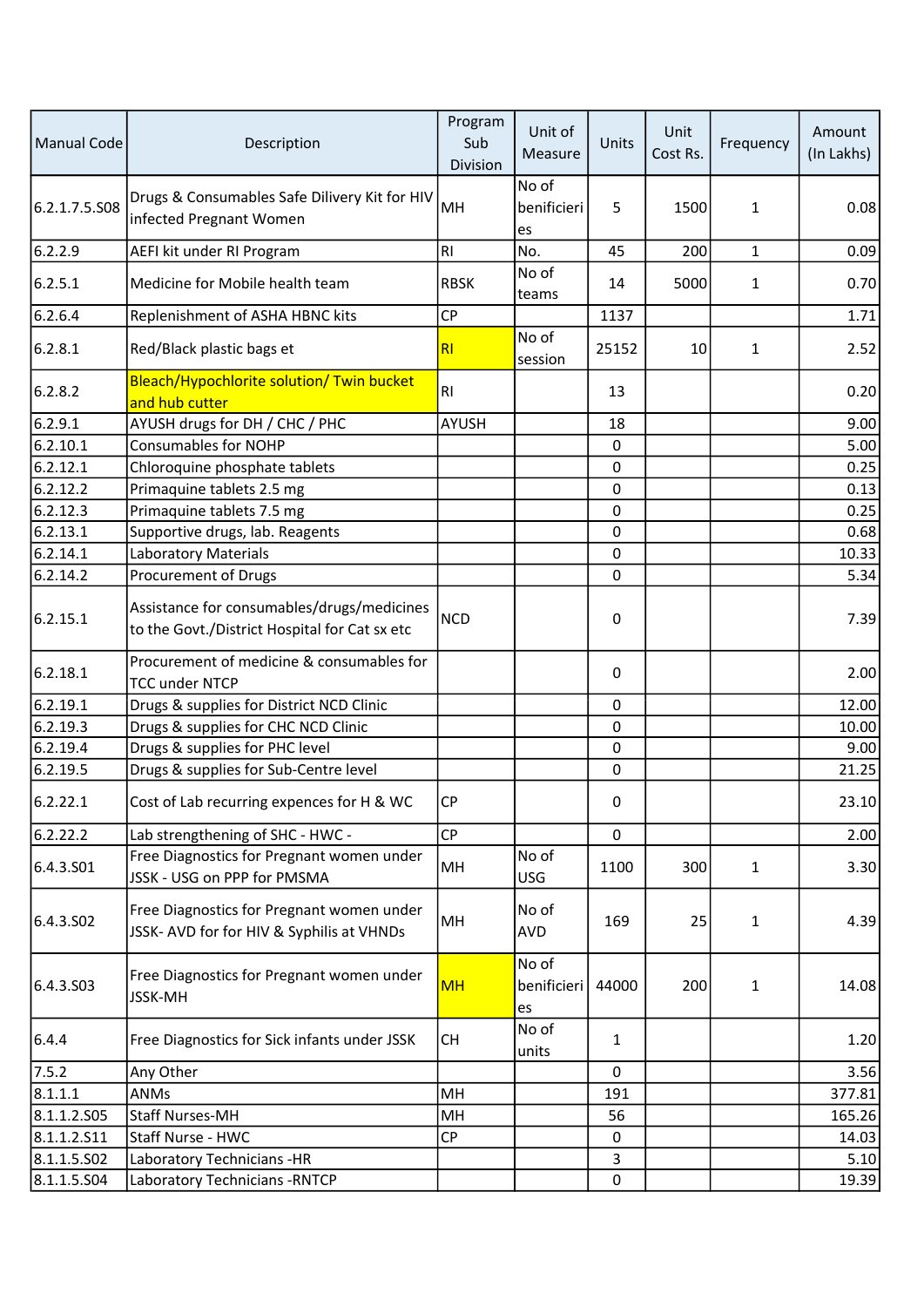|                           |                                                                                       | Program         | Unit of             |                | Unit     |              | Amount     |
|---------------------------|---------------------------------------------------------------------------------------|-----------------|---------------------|----------------|----------|--------------|------------|
| Manual Code               | Description                                                                           | Sub<br>Division | Measure             | Units          | Cost Rs. | Frequency    | (In Lakhs) |
| 8.1.1.6.S05               | OT Technician                                                                         | <b>MH</b>       |                     | 2              |          |              | 4.32       |
| 8.1.1.12                  | Others (Para Medical Worker)-NLEP                                                     | CD              |                     | 0              |          |              | 3.09       |
| 8.1.2.1.504               | <b>Obstetricians and Gynaecologists -MH</b>                                           | MH              |                     | $\overline{2}$ |          |              | 14.40      |
| 8.1.2.3.505               | Anaesthetists - MH                                                                    | MH              |                     | 1              |          |              | 7.20       |
| 8.1.3.10.S01              | FRU Operationalization for Gynae &<br>anesthetist specialist on call from govt sector | MH              | No of C-<br>section | 6              | 3000     | $\mathbf{1}$ | 0.18       |
| 8.1.3.10.S02              | FRU Operationalization Gynecologists<br>specialist on call from pvt sector            | MH              | No of C-<br>section | 3              | 4500     | $\mathbf{1}$ | 0.14       |
| 8.1.3.10.S03              | FRU Operationalization anesthetist specialist<br>on call for from pvt sector          | MH              | No of C-<br>section | 3              | 3000     | $\mathbf{1}$ | 0.09       |
| 8.1.4.1.S01               | Dental Surgeons- DH & CHC                                                             |                 |                     | 1              |          |              | 6.74       |
| 8.1.5.503                 | <b>Medical Officers -MH</b>                                                           | MH              |                     | 4              |          |              | 24.18      |
| 8.1.6.1                   | <b>AYUSH MOs</b>                                                                      | <b>AYUSH</b>    |                     | 18             |          |              | 88.06      |
| 8.1.6.2                   | Pharmacist - AYUSH                                                                    | AYUSH           |                     | 4              |          |              | 8.31       |
| 8.1.7.1.1                 | MOs-AYUSH                                                                             | <b>RBSK</b>     |                     | 24             |          |              | 105.72     |
|                           | 8.1.7.1.2.S02 MOs-Dental MO/ BDS                                                      | <b>RBSK</b>     |                     | 4              |          |              | 27.18      |
| 8.1.7.1.3                 | <b>Staff Nurse</b>                                                                    | <b>RBSK</b>     |                     | $\overline{7}$ |          |              | 22.43      |
| 8.1.7.1.4                 | ANM                                                                                   | <b>RBSK</b>     |                     | $\overline{7}$ |          |              | 13.80      |
| 8.1.7.1.5.S01             | Para Medical Worker                                                                   | <b>RBSK</b>     |                     | 13             |          |              | 29.99      |
| 8.1.7.1.5.S02 Pharmacists |                                                                                       | <b>RBSK</b>     |                     | $\mathbf{1}$   |          |              | 0.77       |
| 8.1.8.1                   | <b>Medical Officers</b>                                                               | <b>CH</b>       |                     | $\mathbf{1}$   |          |              | 5.40       |
| 8.1.8.2                   | <b>Staff Nurse</b>                                                                    | <b>CH</b>       |                     | 4              |          |              | 10.08      |
| 8.1.8.3                   | Cook cum caretaker                                                                    | <b>CH</b>       |                     | $\overline{2}$ |          |              | 2.60       |
| 8.1.8.5                   | Feeding demonstrator for NRC                                                          | <b>CH</b>       |                     | $\mathbf{1}$   |          |              | 3.04       |
| 8.1.9.1                   | Paediatrician                                                                         | <b>CH</b>       |                     | 3              |          |              | 54.00      |
| 8.1.9.3.501               | Staff Nurse - SNCU/KMC                                                                | <b>CH</b>       |                     | 8              |          |              | 14.76      |
| 8.1.9.3.502               | Staff Nurse -NBSU                                                                     | <b>CH</b>       |                     | 3              |          |              | 8.70       |
| 8.1.9.6.SO <sub>2</sub>   | Others- SNCU Staff (Ward Aaya/ Cleaner/<br>Security Guard)                            | <b>CH</b>       |                     | 9              |          |              | 12.43      |
| 8.1.9.6.503               | Others- SNCU Staff DEO                                                                | <b>CH</b>       |                     | $\mathbf{1}$   |          |              | 2.14       |
| 8.1.12.1                  | Mid-level Service Provider                                                            | CP              |                     | 0              |          |              | 111.32     |
| 8.1.12.2                  | Performance incentive for Mid-level service<br>providers                              | <b>CP</b>       |                     | $\mathbf 0$    |          |              | 91.80      |
| 8.1.13.1.502              | Counsellor -RKSK                                                                      | <b>RKSK</b>     |                     | 8              |          |              | 20.08      |
| 8.1.13.1.503              | Counsellor -RMNCHA-FW                                                                 | FP              | No of<br>Councelor  | 1              |          |              | 2.05       |
| 8.1.13.10                 | TBHV-CD-RNTCP                                                                         | CD              |                     | 0              |          |              | 5.86       |
|                           | 8.1.13.22.S07 Rogi Sahayata Kendra Manager                                            | QA              |                     | 1              |          |              | 2.68       |
|                           | 8.1.13.22.S13 Rogi Sahayata Kendra Operator                                           | QA              |                     | 1              |          |              | 1.52       |
| 8.1.16.2.S01              | Cold Chain Handlers                                                                   | RI              |                     | 0              |          |              | 2.77       |
| 8.1.16.2.SO2              | Technician / Trfeigerator Machinic                                                    |                 |                     | 0              |          |              | 3.47       |
| 8.1.16.6.502              | Data Entry Operator CD-RCP                                                            | CD              |                     | 0              |          |              | 0.25       |
| 8.1.16.7.S05              | Cleaner-NRC                                                                           | <b>CH</b>       |                     | 1              |          |              | 1.44       |
| 8.4.7                     | Incentive to provider for PPIUCD services<br>@Rs 150 per PPIUCD insertion             | FP              | No of<br>Clints     | 2582           | 150      |              | 3.87       |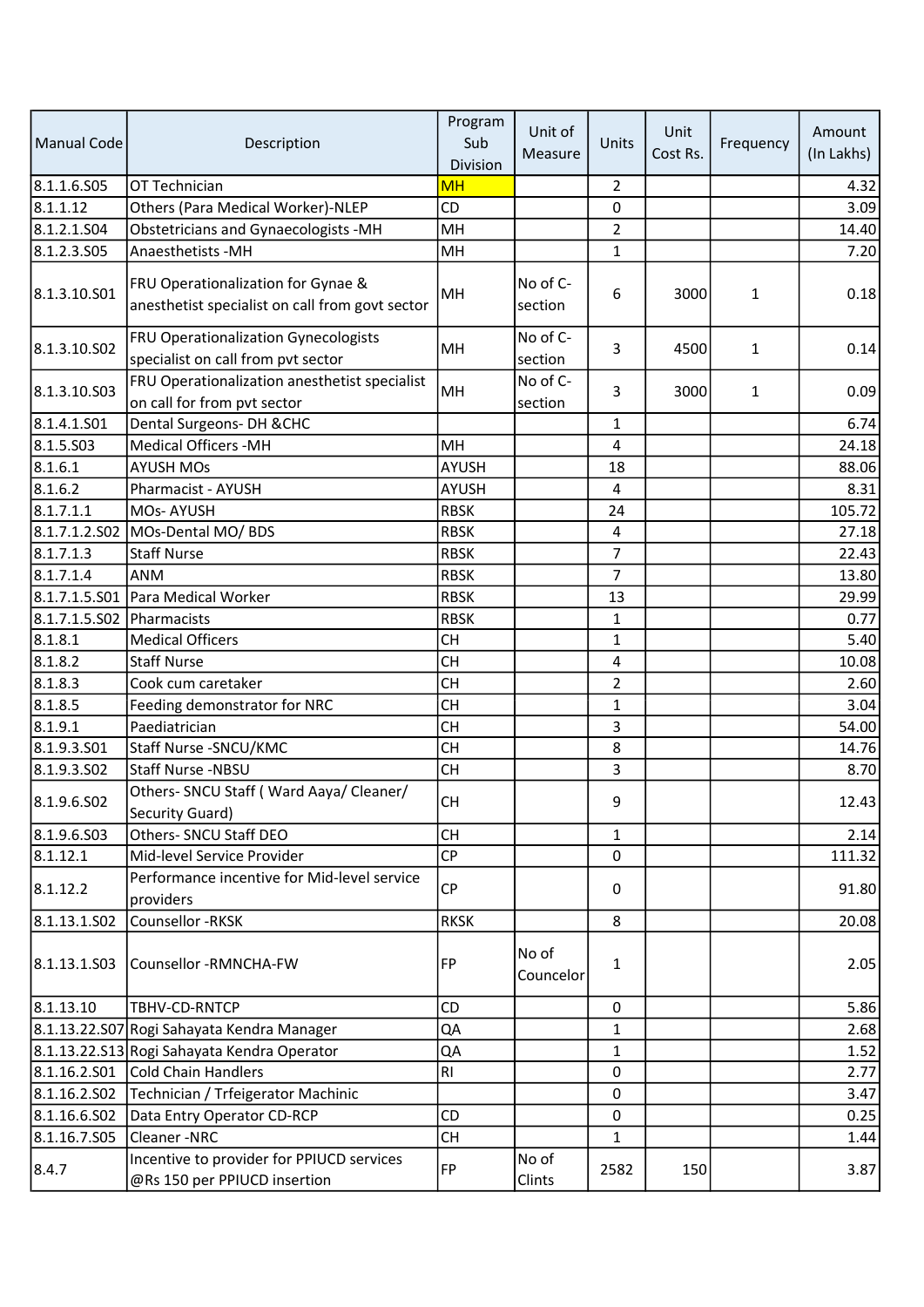| Manual Code  | Description                                                                                   | Program<br>Sub<br>Division | Unit of<br>Measure      | Units          | Unit<br>Cost Rs. | Frequency    | Amount<br>(In Lakhs) |
|--------------|-----------------------------------------------------------------------------------------------|----------------------------|-------------------------|----------------|------------------|--------------|----------------------|
| 8.4.8        | Incentive to provider for PAIUCD Services<br>@Rs 150 per PAIUCD insertion                     | <b>FP</b>                  | No of<br>Clints         | 41             | 150              |              | 0.06                 |
| 8.4.9        | Team based incentives for Health & Wellness<br>Centers (H&WC Sub Center)                      | CP                         |                         | 0              |                  |              | 67.32                |
| 8.4.10       | Team based incentives for Health & Wellness<br>Centers (H&WC PHC)                             | <b>CP</b>                  |                         | 0              |                  |              | 12.06                |
| 8.4.12.501   | HRP identification and follow up for ANM                                                      | MH                         | No of HRP               | 750            | 200              | 1            | 1.50                 |
| 8.4.12.S03   | Performance based Incentives to RMNCHA<br><b>Counselors in Family Planning</b>                | <b>FP</b>                  | No of<br>Clints         | 70             | 50               |              | 0.04                 |
| 8.4.12.504   | RI Cold chain handlers incentive                                                              | RI                         | No                      | 11             | 2400             | 12           | 3.17                 |
| 9.1.6.1      | Development/ translation and duplication of<br>training materials                             | <b>CH</b>                  | No of<br>Module         | 390            | 100              | 1            | 0.39                 |
| 9.2.2.505    | <b>Nurse Mentor</b>                                                                           | <b>MH</b>                  |                         | 1              |                  |              | 6.16                 |
| 9.2.3.S03    | Incentive for Program Coordination to (HoD OIMH                                               |                            |                         | 0              |                  |              |                      |
| 9.5.1.6      | Training of Staff Nurses/ANMs / LHVs in SBA                                                   | <b>MH</b>                  |                         | 3              |                  |              | 4.40                 |
| 9.5.2.2.S01  | <b>State and District Lanch of SAANS</b>                                                      | <b>CH</b>                  | No.                     | $\mathbf{1}$   |                  |              | 0.50                 |
| 9.5.2.2.502  | State and District Planning and Review<br>Meeting of SAANS                                    | <b>CH</b>                  | No.                     | 1              |                  |              | 0.20                 |
| 9.5.2.19     | Orientation on National Deworming Day                                                         | <b>RKSK</b>                |                         | $\overline{2}$ |                  |              | 1.78                 |
| 9.5.2.24.S02 | <b>District Training of SAANS</b>                                                             | CH                         |                         | $\overline{7}$ |                  |              | 2.32                 |
| 9.5.2.25.S01 | One day Orientation Training for IDCF                                                         | <b>CH</b>                  | No of<br>district       | $\mathbf{1}$   | 150000           | 1            | 1.50                 |
| 9.5.3.1.503  | District Level One Day Orientation of newly<br>recruited ANM/SN ON Family Planning<br>Schemes | <b>FP</b>                  | No of<br>Meetings       | $\mathbf{1}$   | 3000             |              | 0.03                 |
| 9.5.3.2.SO2  | District Level Dissemination Workshop                                                         | FP <sup></sup>             | No of<br>workshop<br>s  | $\mathbf{1}$   | 10000            |              | 0.10                 |
| 9.5.3.23     | Training of AYUSH doctors (Injectible<br><b>Contraceptive Trainings)</b>                      | <b>FP</b>                  | No of<br><b>Batches</b> | $\mathbf{1}$   | 22800            |              | 0.23                 |
| 9.5.3.24     | Training of Nurses (Staff Nurse/LHV/ANM)<br>(Injectible Contraceptive Trainings)              | FP                         | No of<br><b>Batches</b> | 5              | 35800            |              | 1.79                 |
| 9.5.4.4      | AFHS training of ANM/LHV/MPW                                                                  | <b>RKSK</b>                | No of<br><b>Batch</b>   | $\mathbf{1}$   | 91905            | 1            | 0.92                 |
| 9.5.4.10     | WIFS trainings (Block)                                                                        | <b>RKSK</b>                | No of<br><b>Batch</b>   | 8              | 3000             | 1            | 0.24                 |
| 9.5.4.13.3   | Any other (please specify) Anemia Free<br>Adolcent event at Inter Collages                    | <b>RKSK</b>                | No of<br>event          | 16             | 5000             | $\mathbf{1}$ | 0.80                 |
| 9.5.5.1      | RBSK Training -Training of Mobile health<br>team - technical and managerial (5 days)          | <b>RBSK</b>                | No of<br>batch          | $\overline{2}$ | 15450            | $\mathbf{1}$ | 0.31                 |
| 9.5.10.1.S01 | Training under Immunisation-Data Handler                                                      | RI                         |                         | 0              |                  |              | 0.02                 |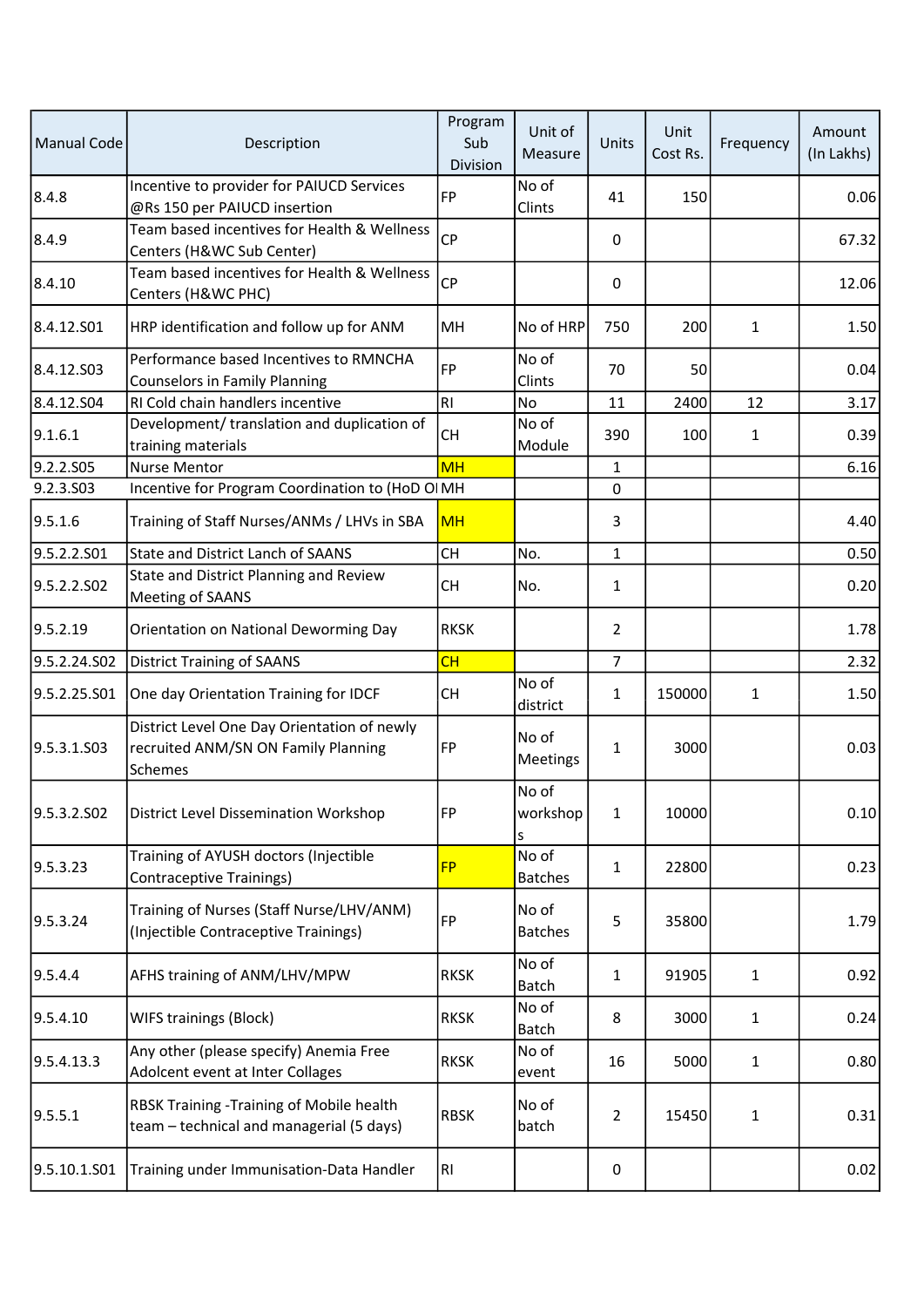| Manual Code   | Description                                                                 | Program<br>Sub<br>Division | Unit of<br>Measure    | Units          | Unit<br>Cost Rs. | Frequency    | Amount<br>(In Lakhs) |
|---------------|-----------------------------------------------------------------------------|----------------------------|-----------------------|----------------|------------------|--------------|----------------------|
| 9.5.10.1.S04  | Training under Immunisation-CCH                                             | RI                         |                       | 0              |                  |              | 0.38                 |
| 9.5.12.1      | Training / Capacity Building (Malaria)                                      | <b>CD</b>                  |                       | 0              |                  |              | 0.49                 |
| 9.5.14.1      | <b>Trainings under RNTCP</b>                                                | CD                         |                       | 0              |                  |              | 1.78                 |
| 9.5.17.1      | Training of doctors and staff at DH Level<br>under NPHCE                    | <b>NCD</b>                 |                       | 0              |                  |              | 0.80                 |
| 9.5.18.1.1    | Orientation of Stakeholder organizations                                    | <b>NCD</b>                 |                       | 0              |                  |              | 0.40                 |
| 9.5.18.1.2    | Training of Health Professionals                                            | <b>NCD</b>                 |                       | 0              |                  |              | 0.40                 |
| 9.5.18.1.3    | <b>Orientation of Law Enforcers</b>                                         | <b>NCD</b>                 |                       | 0              |                  |              | 0.60                 |
| 9.5.18.1.4    | Other Trainings/Orientations - sessions<br>incorporated in other's training | <b>NCD</b>                 |                       | 0              |                  |              | 1.30                 |
| 9.5.19.2      | District NCD Cell                                                           | <b>NCD</b>                 |                       | 0              |                  |              | 3.00                 |
| 9.5.25.3      | Kayakalp Trainings                                                          | QA                         | Batch                 | $\mathbf{1}$   | 33000            | $\mathbf{1}$ | 0.33                 |
| 9.5.26.2      | Training cum review meeting for HMIS &<br><b>MCTS at District level</b>     | <b>MIS</b>                 |                       | 0              |                  |              | 0.38                 |
| 9.5.26.3      | Training cum review meeting for HMIS &<br><b>MCTS at Block level</b>        | <b>MIS</b>                 |                       | 0              |                  |              | 1.29                 |
| 9.5.27.4.S01  | Cost of Yoga Sessions                                                       | <b>CP</b>                  |                       | 0              |                  |              | 4.50                 |
| 9.5.29.13.S04 | Scaling up Nurse Mentoring Program<br>Allowances                            | MH                         |                       | 1              |                  |              | 0.39                 |
| 9.5.29.13.S04 | Scaling up Nurse Mentoring Program<br>Honorarium                            | MH                         |                       | 6              |                  |              | 3.60                 |
| 9.5.29.13.S04 | Scaling up Nurse Mentoring Program Yearly<br>TA DA                          | MH                         |                       | 6              |                  |              | 0.18                 |
|               | 9.5.29.13.S04 Scaling up Nurse Mentoring Program Register MH                |                            |                       | 6              |                  |              | 0.02                 |
| 9.5.29.13.S04 | Scaling up Nurse Mentoring Program Mini<br>Skill Lab                        | MH                         |                       | $\mathbf{1}$   |                  |              | 1.00                 |
| 10.1.1        | Maternal Death Review (both in institutions<br>and community)               | MH                         | No of<br><b>CBMDR</b> | 43             | 600              | 1            | 0.26                 |
| 11.3          | Targeting Naturally Occurring Gathering of<br>People/Health Mela            |                            |                       | 1              |                  |              | 1.00                 |
| 11.5.1        | Media Mix of Mid Media/ Mass Media                                          | IEC                        |                       | $\overline{2}$ |                  |              | 0.90                 |
| 11.5.4.S02    | <b>Celebration of New Born Care Week</b>                                    | <b>CH</b>                  | No of<br>district     | $\mathbf{1}$   | 50000            | 1            | 0.50                 |
| 11.5.4.S03    | <b>Celebration of Breastfeeding Week</b>                                    | <b>CH</b>                  | No of<br>district     | $\mathbf{1}$   | 40000            | $\mathbf{1}$ | 0.40                 |
| 11.5.4.S05    | District Level IEC/BCC Activity Under SAANS                                 | СH                         | No.                   | $\mathbf{1}$   | 200000           |              | 2.00                 |
| 11.6.3        | IEC & promotional activities for World<br>Population Day celebration        | <b>IEC/FP</b>              | No of<br>events       | 8              |                  |              | 1.43                 |
| 11.6.4        | IEC & promotional activities for Vasectomy<br>Fortnight celebration         | <b>IEC/FP</b>              | No of<br>events       | 8              |                  |              | 0.83                 |
| 11.8.2        | Any other IEC/BCC activities (Wall Painting,<br>Banner & Poster)            | <b>IEC</b>                 |                       | 0              |                  |              | 1.82                 |
| 11.9.1.S01    | Creating awareness on declining sex ratio<br>issue (PNDT)- Block Level      | <b>IEC/PNDT</b>            | No of<br>Events       | 10             | 10000            |              | 1.00                 |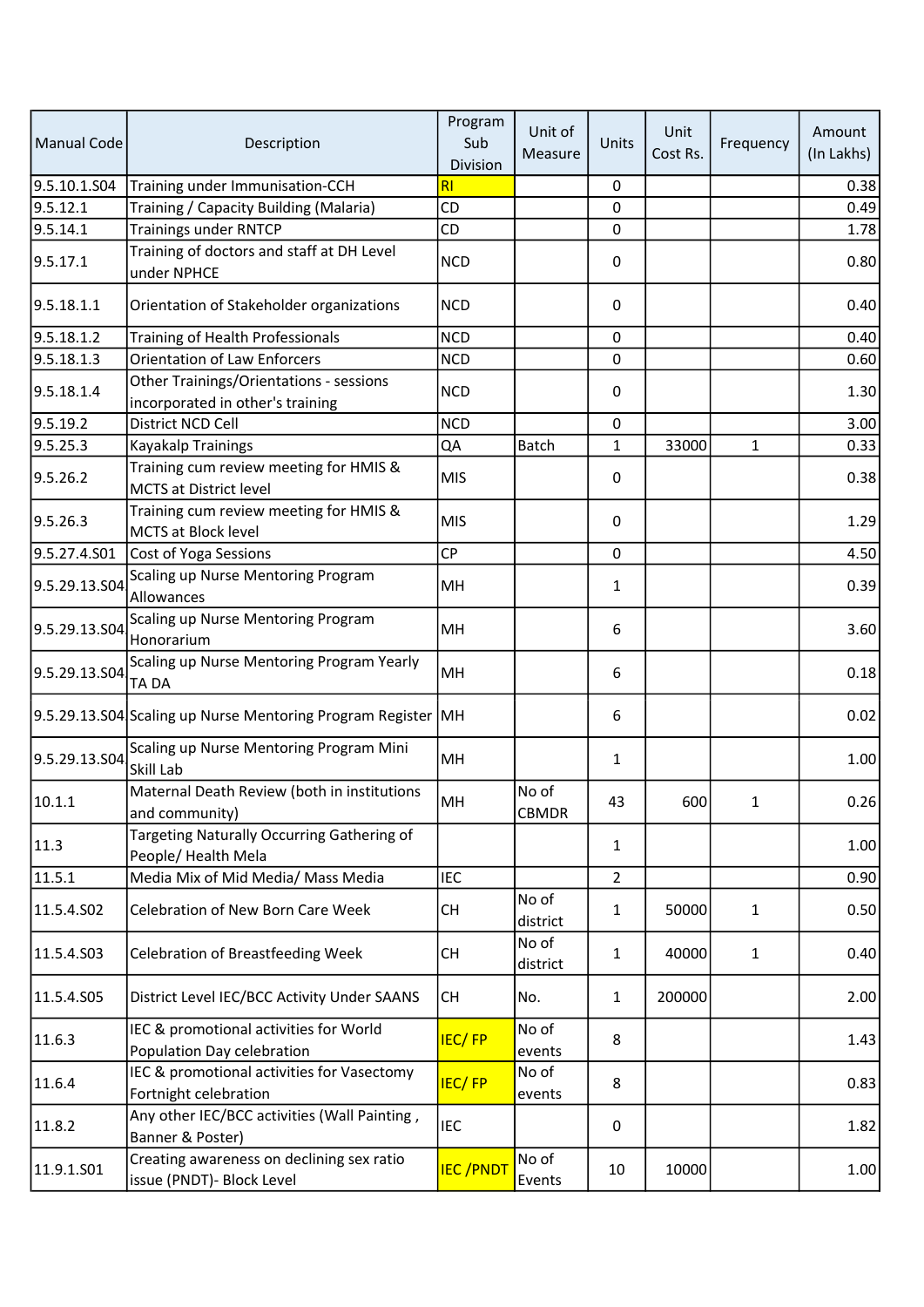| <b>Manual Code</b> | Description                                                                                                                                           | Program<br>Sub<br>Division  | Unit of<br>Measure | Units          | Unit<br>Cost Rs. | Frequency    | Amount<br>(In Lakhs) |
|--------------------|-------------------------------------------------------------------------------------------------------------------------------------------------------|-----------------------------|--------------------|----------------|------------------|--------------|----------------------|
| 11.9.1.S02         | Creating awareness on declining sex ratio<br>issue (PNDT)- District Level                                                                             | <b>IEC/PNDT</b>             | No of<br>Events    | 1              | 25000            |              | 0.25                 |
| 11.10.1.501        | Donor Refreshment amount                                                                                                                              | <b>BLOOD</b><br><b>CELL</b> | No of<br>donation  | 0              | 25               | 1            | 0.03                 |
| 11.10.1.S02        | <b>Blood donation Camp</b>                                                                                                                            | <b>BLOOD</b><br><b>CELL</b> | No of<br>camp      | 0              | 2500             | $\mathbf{1}$ | 0.08                 |
| 11.10.1.S03        | Travel & Communication Expenses for BB<br><b>Counselors PRO BCTV</b>                                                                                  | <b>BLOOD</b><br><b>CELL</b> |                    | 0              |                  |              | 0.18                 |
| 11.14.1            | Health Education & Publicity for NIDDCP                                                                                                               | <b>IEC</b>                  |                    | 0              |                  |              | 0.26                 |
| 11.15.1            | IEC/BCC for Malaria                                                                                                                                   | <b>IEC</b>                  |                    | $\mathbf 0$    |                  |              | 0.50                 |
| 11.15.2            | IEC/BCC for Social mobilization (Dengue and<br>Chikungunya)                                                                                           | IEC                         |                    | 0              |                  |              | 0.20                 |
| 11.16.1            | IEC/BCC: Mass media, Outdoor media, Rural<br>media, Advocacy media for NLEP                                                                           | CD                          |                    | 0              |                  |              | 0.98                 |
| 11.17.1            | ACSM (State & district)                                                                                                                               | <b>IEC</b>                  |                    | 0              |                  |              | 4.28                 |
| 11.19.1            | Translation of IEC material and distribution                                                                                                          | <b>IEC</b>                  |                    | 0              |                  |              | 0.50                 |
| 11.20.2            | Celebration of days-ie International Day for<br>older persons                                                                                         | <b>IEC</b>                  |                    | 0              |                  |              | 1.00                 |
| 11.21.1            | <b>IEC/SBCC for NTCP</b>                                                                                                                              | <b>IEC</b>                  |                    | 0              |                  |              | 1.50                 |
| 11.22.2            | IEC/BCC for District NCD Cell                                                                                                                         | <b>IEC</b>                  |                    | 0              |                  |              | 0.50                 |
| 11.24.1            | IEC activities for Health & Wellness centre<br>(H&WC)                                                                                                 | IEC                         |                    | 0              |                  |              | 16.75                |
| 11.24.3.4          | State-level IEC Campaigns/Other IEC<br>Campaigns                                                                                                      | <b>IEC</b>                  |                    | 13             |                  |              | 2.55                 |
| 11.24.4.1          | IEC/BCC under NRCP: Rabies Awareness and<br>DO'S and Don'ts in the event of Animal Bites                                                              |                             |                    | 0              |                  |              | 2.63                 |
| 11.24.4.2          | IEC/BCC under NOHP                                                                                                                                    |                             |                    | $\mathbf 0$    |                  |              | 0.50                 |
| 12.1.1             | Printing of MDR formats                                                                                                                               | MH                          |                    | 90             |                  |              | 0.03                 |
| 12.1.2             | Printing of MCP cards, safe motherhood<br>booklets etc.                                                                                               | MH                          | No of<br>cards     | 58415          | 17               | 1            | 9.93                 |
| 12.1.3             | Printing of labor room registers and<br>casesheets/ LaQshya related printing                                                                          | MH                          | No of<br>casesheet | 26000          | 10               | 1            | 2.60                 |
| 12.1.5             | Any other (Printing of CAC Format)                                                                                                                    | FP/CAC                      | No of<br>formats   | 120            |                  |              | 0.18                 |
| 12.2.4             | Printing of Child Death Review formats                                                                                                                | CH                          |                    | 7510           |                  |              | 0.04                 |
| 12.2.5             | Printing of compliance cards and reporting<br>formats for National Iron Plus Initiative-for 6-<br>59 months age group and for 5-10 years age<br>group | <b>CH</b>                   | No of<br>format    | 104160         | 1                | 1            | 1.04                 |
| 12.2.6             | Printing of IEC materials and reporting<br>formats etc. for National Deworming Day                                                                    | <b>RKSK</b>                 |                    | $\overline{2}$ |                  |              | 4.49                 |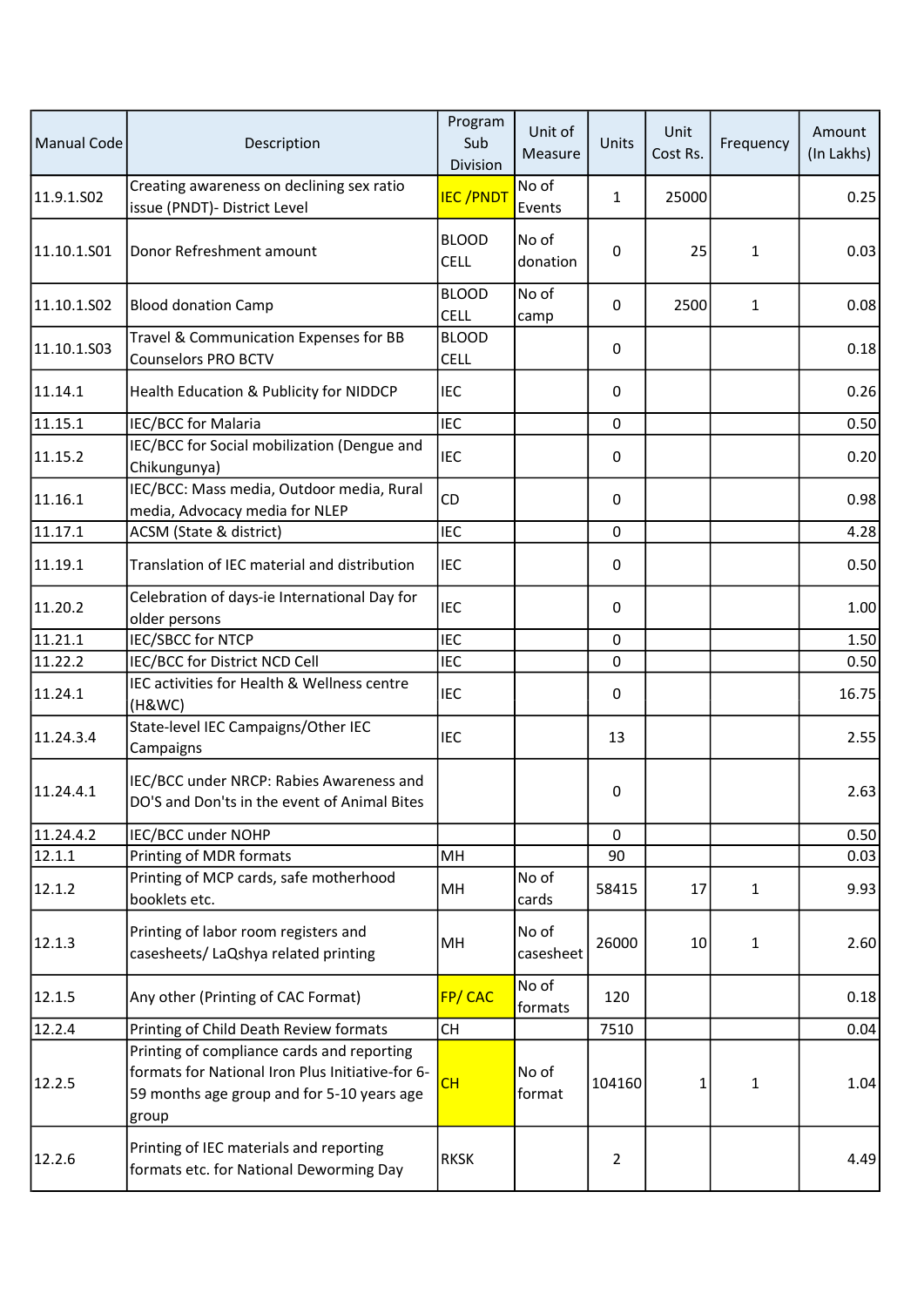| Manual Code | Description                                                                              | Program<br>Sub<br>Division  | Unit of<br>Measure            | Units        | Unit<br>Cost Rs. | Frequency    | Amount<br>(In Lakhs) |
|-------------|------------------------------------------------------------------------------------------|-----------------------------|-------------------------------|--------------|------------------|--------------|----------------------|
| 12.2.7      | Printing of IEC Materials and monitoring<br>formats for IDCF                             | <b>CH</b>                   | No of<br><b>District</b>      | 1            | 118000           | $\mathbf{1}$ | 1.18                 |
| 12.2.10     | Printing (SNCU data management)                                                          | <b>CH</b>                   | No of<br>SNCU                 | 1            | 100000           | $\mathbf{1}$ | 1.00                 |
| 12.2.11     | Printing of HBNC referral cards and other<br>formats                                     | <b>CH</b>                   | No. of<br>format              | 354276       | 0.5              | $\mathbf{1}$ | 1.77                 |
| 12.3.3      | Printing of FP Manuals, Guidelines, etc.                                                 | FP                          | No of<br>formats              | 0            |                  |              | 0.78                 |
| 12.5.4      | Printing of RBSK card and registers                                                      | <b>RBSK</b>                 | No of<br>children             | 143469       |                  |              | 3.02                 |
| 12.5.6      | Any other (Printing of Banner and Sticker<br>under RBSK)                                 | <b>RBSK</b>                 |                               | 46           |                  |              | 0.05                 |
| 12.7.1      | Printing of ASHA diary                                                                   | CP                          |                               | 1278         |                  |              | 2.24                 |
| 12.7.2      | Printing of ASHA Modules and formats                                                     | <b>CP</b>                   |                               | $\pmb{0}$    |                  |              | 0.39                 |
| 12.7.3      | Printing of CBAC format                                                                  | <b>CP</b>                   |                               | $\mathbf 0$  |                  |              | 12.32                |
| 12.8.1      | Printing of cards for screening of children for<br>hemoglobinopathies                    | <b>BLOOD</b><br><b>CELL</b> |                               | 0            |                  |              | 0.25                 |
| 12.9.1      | Printing of HMIS Formats                                                                 | <b>MIS</b>                  |                               | $\mathbf 0$  |                  |              | 0.36                 |
| 12.9.3      | Printing of MCTS follow-up formats/ services<br>due list/ work plan                      | <b>MIS</b>                  |                               | 1150         |                  |              | 0.41                 |
| 12.10.1     | Printing and dissemination of Immunization<br>cards, tally sheets, monitoring forms etc. | RI                          | No of<br>Benificiar<br>у      | 49755        | 10               | 1            | 4.98                 |
| 12.13.2     | Printing                                                                                 | CD                          |                               | $\mathbf{0}$ |                  |              | 1.57                 |
| 12.14.1     | Printing of Challan Books under NTCP                                                     |                             |                               | $\mathbf 0$  |                  |              | 0.21                 |
| 12.17.5.502 | Printing of form P,L, S under IDSP progrm                                                |                             |                               | 0            |                  |              | 0.25                 |
| 13.2.1      | Assessments                                                                              | QA                          |                               | $\mathbf{1}$ |                  |              | 0.10                 |
| 14.2.3.S02  | Implementation of FP-LMIS District-<br><b>Transportation Cost</b>                        | FP                          | Lumpsum<br>p                  | 1            |                  |              | 0.96                 |
| 14.2.4.1    | Alternative vaccine delivery in hard to reach<br>areas                                   | R <sub>1</sub>              | No of<br><b>AVD</b>           | 3780         | 200              | $\mathbf{1}$ | 7.56                 |
| 14.2.5      | Alternative Vaccine Delivery in other areas                                              | R1                          | No of<br>AVD                  | 17592        | 90               |              | 15.83                |
| 14.2.6      | POL for vaccine delivery from State to district<br>and from district to PHC/CHCs         | <b>RI</b>                   | No of<br><b>Districts</b>     | 1            | 200000           | $\mathbf{1}$ | 2.00                 |
| 14.2.7      | Cold chain maintenance                                                                   | R1                          | No of<br>cold chain<br>points | 0            |                  |              | 0.32                 |
| 14.2.12     | Drug transportation charges                                                              | CD                          |                               | 0            |                  |              | 0.42                 |
| 15.3.2      | Inter-sectoral convergence                                                               | CD                          |                               | $\mathbf 0$  |                  |              | 0.05                 |
| 15.5.3      | Private Provider Incentive                                                               | CD                          |                               | $\mathbf 0$  |                  |              | 5.66                 |
| 15.6.1      | Reimbursement for cataract operation for<br>NGO and Private Practitioners                | <b>NCD</b>                  |                               | 0            |                  |              | 14.79                |
| 16.1.1.1.1  | State - Health Action Plan                                                               | PM                          | No of<br><b>Booklet</b>       | 24           | 300              | $\mathbf{1}$ | 0.07                 |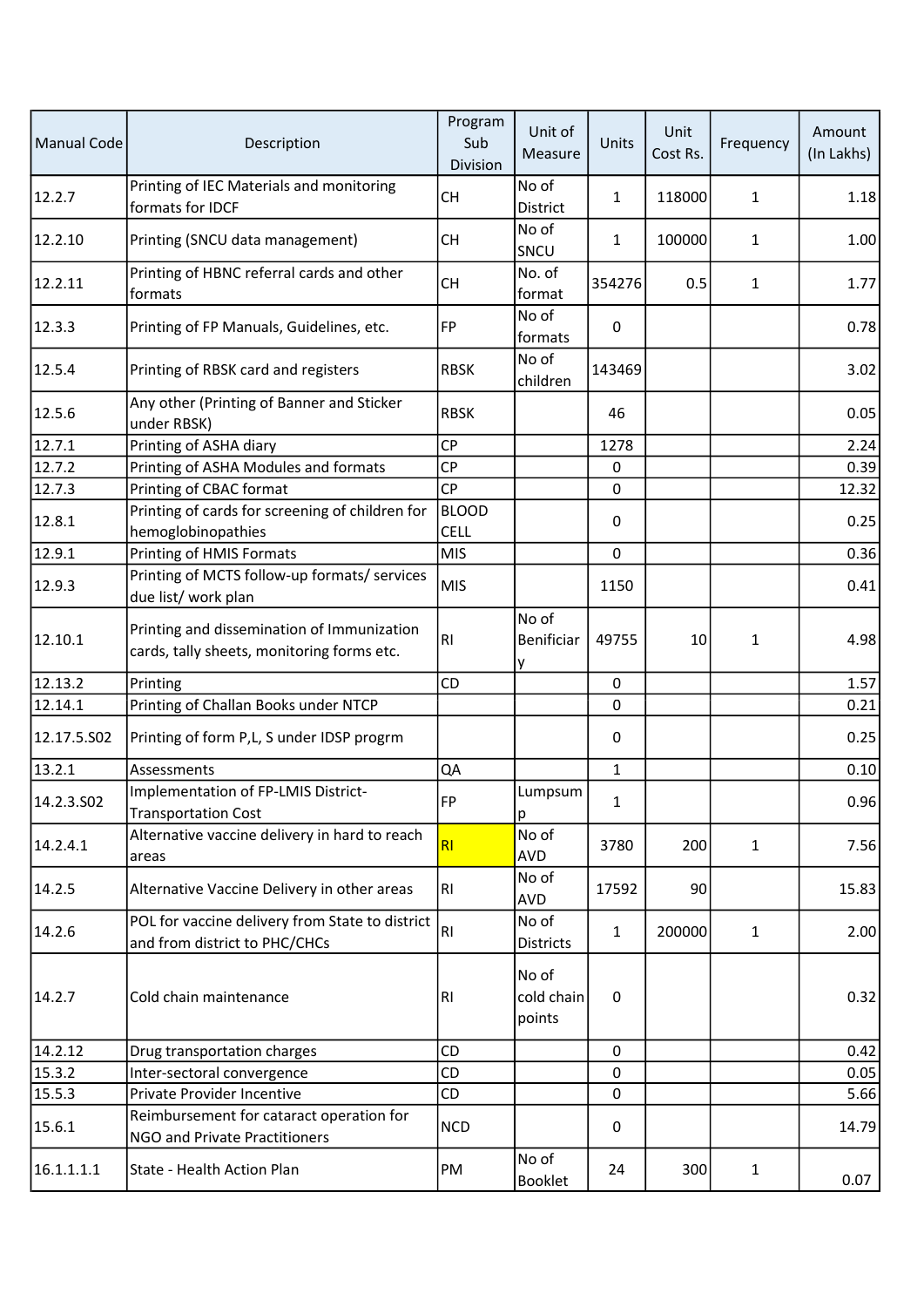| Manual Code | Description                                                                                                                              | Program<br>Sub<br>Division | Unit of<br>Measure        | Units          | Unit<br>Cost Rs. | Frequency    | Amount<br>(In Lakhs) |
|-------------|------------------------------------------------------------------------------------------------------------------------------------------|----------------------------|---------------------------|----------------|------------------|--------------|----------------------|
| 16.1.1.4    | Prepare detailed operational plan for RBSK<br>across districts (including cost of plan)                                                  | <b>RBSK</b>                | No of<br><b>Blocks</b>    | $\overline{7}$ | 500              | 1            | 0.04                 |
| 16.1.1.6    | To develop micro plan at sub-centre level                                                                                                | RI                         | No                        | 170            | 100              | $\mathbf{1}$ | 0.17                 |
| 16.1.1.7    | For consolidation of micro plans at block level RI                                                                                       |                            | No                        | 11             | 1000             | $\mathbf{1}$ | 0.11                 |
| 16.1.2.1.6  | Review meetings/ workshops under RKSK                                                                                                    | <b>RKSK</b>                |                           | 4              |                  |              | 0.20                 |
| 16.1.2.1.7  | <b>RBSK Convergence/Monitoring meetings</b>                                                                                              | <b>RBSK</b>                | No of<br>Meetings         | 3              | 500              | 3            | 0.11                 |
| 16.1.2.1.14 | Quarterly review meetings exclusive for RI at<br>district level with Block MOs, CDPO, and<br>other stake holders                         | RI                         | No of<br>participan<br>ts | 117            | 100              | 1            | 0.12                 |
| 16.1.2.1.15 | Quarterly review meetings exclusive for RI at<br>block level                                                                             | RI                         | No of<br>participan<br>ts | 1791           | 75               | $\mathbf{1}$ | 1.34                 |
| 16.1.2.1.16 | <b>IDSP Meetings</b>                                                                                                                     |                            |                           | 0              |                  |              | 0.04                 |
| 16.1.2.1.22 | Monthly meeting with the hospital staff                                                                                                  |                            |                           | 0              |                  |              | 0.48                 |
|             | 16.1.2.1.28.SC District Level MDR Review Meeting                                                                                         | MH                         | No of<br>meetings         | 6              | 3000             | 1            | 0.18                 |
| 16.1.2.2.3  | State/ District Quality Assurance Unit<br>(Monitoring & Supervision)                                                                     | QA                         | Vehicle                   | $\mathbf{1}$   |                  |              | 3.60                 |
| 16.1.2.2.5  | Monitoring, Evaluation & Supervision<br>(Malaria)                                                                                        |                            |                           | 0              |                  |              | 2.13                 |
| 16.1.2.2.6  | Monitoring/supervision and Rapid response<br>(Dengue and Chikungunya)                                                                    |                            |                           | 0              |                  |              | 1.98                 |
| 16.1.2.2.12 | District NCD Cell                                                                                                                        |                            |                           | 0              |                  |              | 1.13                 |
| 16.1.2.2.13 | <b>Supervision and Monitoring</b>                                                                                                        |                            |                           | $\Omega$       |                  |              | 1.78                 |
| 16.1.2.2.14 | Monitoring Committee on Section 5                                                                                                        |                            |                           | 0              |                  |              | 0.03                 |
| 16.1.2.2.16 | Monitoring and Surveillance (review<br>meetings, Travel) under NRCP                                                                      |                            |                           | 0              |                  |              | 0.50                 |
| 16.1.3.1.1  | Mobility Support for SPMU/State                                                                                                          |                            |                           | 0              |                  |              | 0.54                 |
| 16.1.3.1.2  | Mobility and communication support for<br>RKSK district coordinator/ consultant                                                          | <b>RKSK</b>                |                           | $\mathbf{1}$   |                  |              | 0.93                 |
| 16.1.3.1.13 | <b>Vehicle Operation (POL)</b>                                                                                                           |                            |                           | 0              |                  |              | 1.47                 |
| 16.1.3.1.14 | Vehicle hiring                                                                                                                           |                            |                           | 0              |                  |              | 2.76                 |
| 16.1.3.1.15 | Tobacco Cessation Centre (TCC): Mobility                                                                                                 |                            |                           | 0              |                  |              | 0.60                 |
| 16.1.3.3.1  | support<br>PM activities for World Population Day'<br>celebration (Only mobility cost): funds<br>earmarked for district level activities | <b>FP</b>                  | No of<br>events           | $\mathbf{1}$   | 20000            |              | 0.20                 |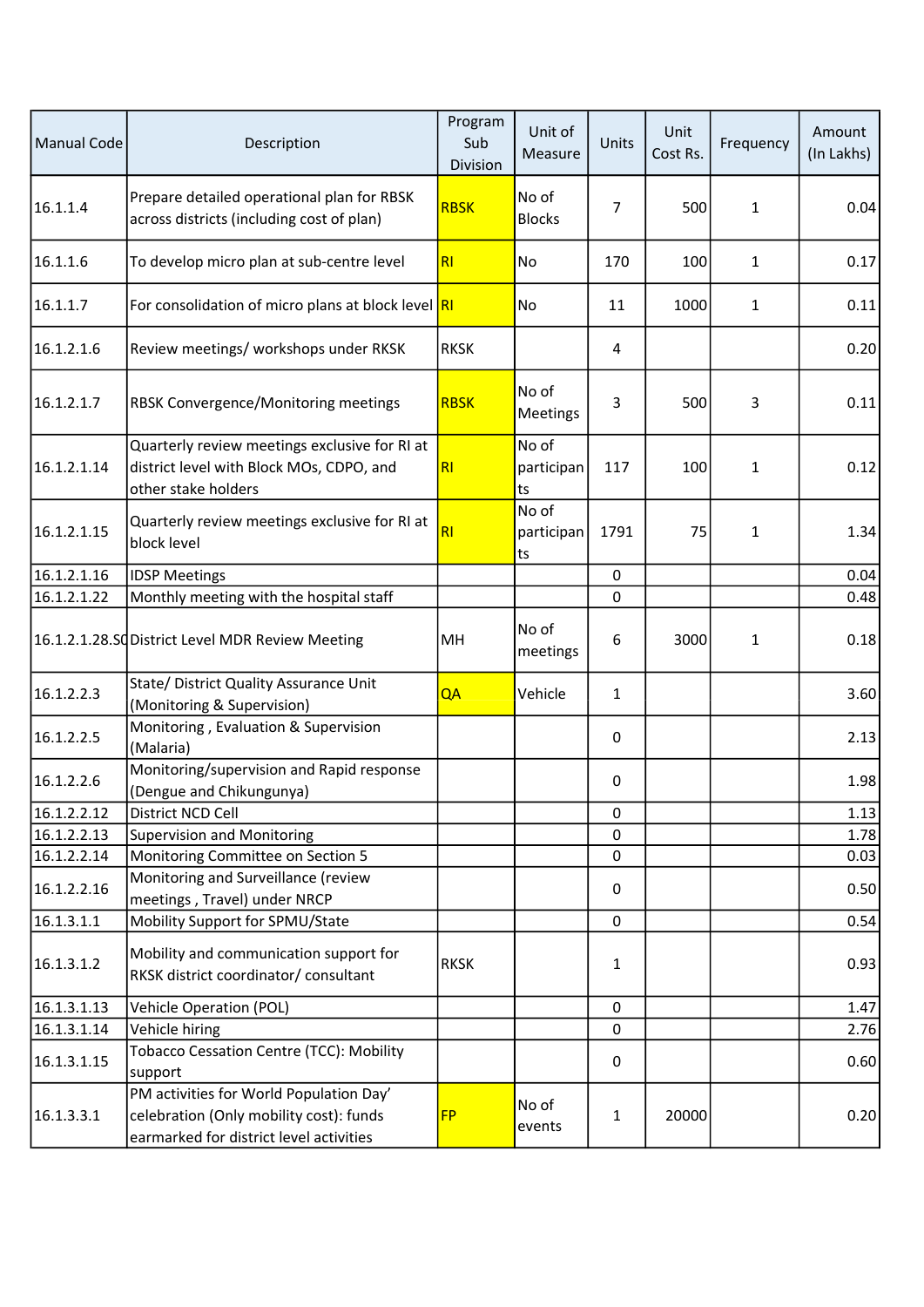| <b>Manual Code</b> | Description                                                                                                                                        | Program<br>Sub<br>Division | Unit of<br>Measure | Units          | Unit<br>Cost Rs. | Frequency | Amount<br>(In Lakhs) |
|--------------------|----------------------------------------------------------------------------------------------------------------------------------------------------|----------------------------|--------------------|----------------|------------------|-----------|----------------------|
| 16.1.3.3.2         | PM activities for Vasectomy Fortnight<br>celebration (Only mobility cost): funds<br>earmarked for district level activities                        | <b>FP</b>                  | No of<br>events    | $\mathbf{1}$   | 5000             |           | 0.05                 |
| 16.1.3.3.3         | Mobility Support for DPMU/District                                                                                                                 |                            |                    | 0              |                  |           | 7.92                 |
|                    | Mobility Costs for ASHA Resource                                                                                                                   |                            |                    |                |                  |           |                      |
| 16.1.3.3.5         | Centre/ASHA Mentoring Group (Kindly<br>Specify)                                                                                                    |                            |                    | $\mathbf{1}$   |                  |           | 0.10                 |
| 16.1.3.3.7         | Mobility Support for supervision for district<br>level officers.                                                                                   | RI                         | <b>No</b>          | 0              |                  |           | 1.91                 |
| 16.1.3.3.8         | MOBILITY: Travel Cost, POL, etc. during<br>outbreak investigations and field visits for<br>monitoring programme activities at DSU on<br>need basis |                            |                    | 0              |                  |           | 3.00                 |
| 16.1.3.3.10        | Travel expenses - Contractual Staff at District<br>level                                                                                           |                            |                    | 0              |                  |           | 0.60                 |
| 16.1.3.3.11        | Mobility Support: District Cell                                                                                                                    |                            |                    | 0              |                  |           | 1.33                 |
| 16.1.3.3.13        | Miscellaneous/Travel                                                                                                                               |                            |                    | 0              |                  |           | 0.50                 |
| 16.1.3.3.14        | <b>Enforcement Squads</b>                                                                                                                          |                            |                    | 0              |                  |           | 0.10                 |
| 16.1.3.3.15        | District Tobacco Control Cell (DTCC): Mobility<br>Support                                                                                          |                            |                    | 0              |                  |           | 1.56                 |
| 16.1.3.3.16        | District NCD Cell (TA, DA, POL)                                                                                                                    |                            |                    | 0              |                  |           | 0.66                 |
| 16.1.3.4.1         | PM activities for World Population Day'<br>celebration (Only mobility cost): funds<br>earmarked for block level activities                         | <b>FP</b>                  | No of<br>events    | $\overline{7}$ | 1000             |           | 0.07                 |
| 16.1.3.4.2         | PM activities for Vasectomy Fortnight<br>celebration (Only mobility cost): funds<br>earmarked for block level activities                           | <b>FP</b>                  | No of<br>events    | $\overline{7}$ | 1000             |           | 0.07                 |
| 16.1.3.4.3.S01     | Mobility for Supportive Supervision At Block<br>Level-M&E                                                                                          | ME                         |                    | 0              |                  |           | 27.72                |
| 16.1.3.4.3.502     | Mobility Support & Commnication cost for<br><b>BCPM</b>                                                                                            | <b>CP</b>                  |                    | 0              |                  |           | 4.28                 |
|                    | 16.1.3.4.5.S01 Communication Cost for HWC Staff                                                                                                    | <b>CP</b>                  |                    | 0              |                  |           | 3.06                 |
|                    | 16.1.3.5.1.S01 TA/DA of HWC Staff                                                                                                                  | <b>CP</b>                  |                    | $\mathbf 0$    |                  |           | 3.06                 |
|                    | 16.1.3.5.1.SO2 Travel expenses for regular staff under NLEP                                                                                        | CD                         |                    | 0              |                  |           | 0.40                 |
| 16.1.4.1.1         | JSY Administrative Expenses                                                                                                                        | <b>MH</b>                  |                    | 0              |                  |           | 14.05                |
| 16.1.4.1.5         | Office expenses on telephone, fax,<br>Broadband Expenses & Other Miscellaneous<br>Expenditures                                                     |                            |                    | 0              |                  |           | 0.60                 |
| 16.1.4.1.10        | <b>Office Operation (Miscellaneous)</b>                                                                                                            |                            |                    | $\mathbf 0$    |                  |           | 1.78                 |
| 16.1.4.1.11        | Tobacco Cessation Centre (TCC): Office<br>Expenses                                                                                                 |                            |                    | 0              |                  |           | 0.50                 |
| 16.1.4.2.1         | District Quality Assurance Unit (Operational<br>cost)                                                                                              | QA                         |                    | 0              |                  |           | 3.96                 |
| 16.1.4.2.4         | Office operation & Maintenance - District Cell                                                                                                     |                            |                    | 0              |                  |           | 0.42                 |
| 16.1.4.2.5         | District Cell - Consumables                                                                                                                        |                            |                    | 0              |                  |           | 0.42                 |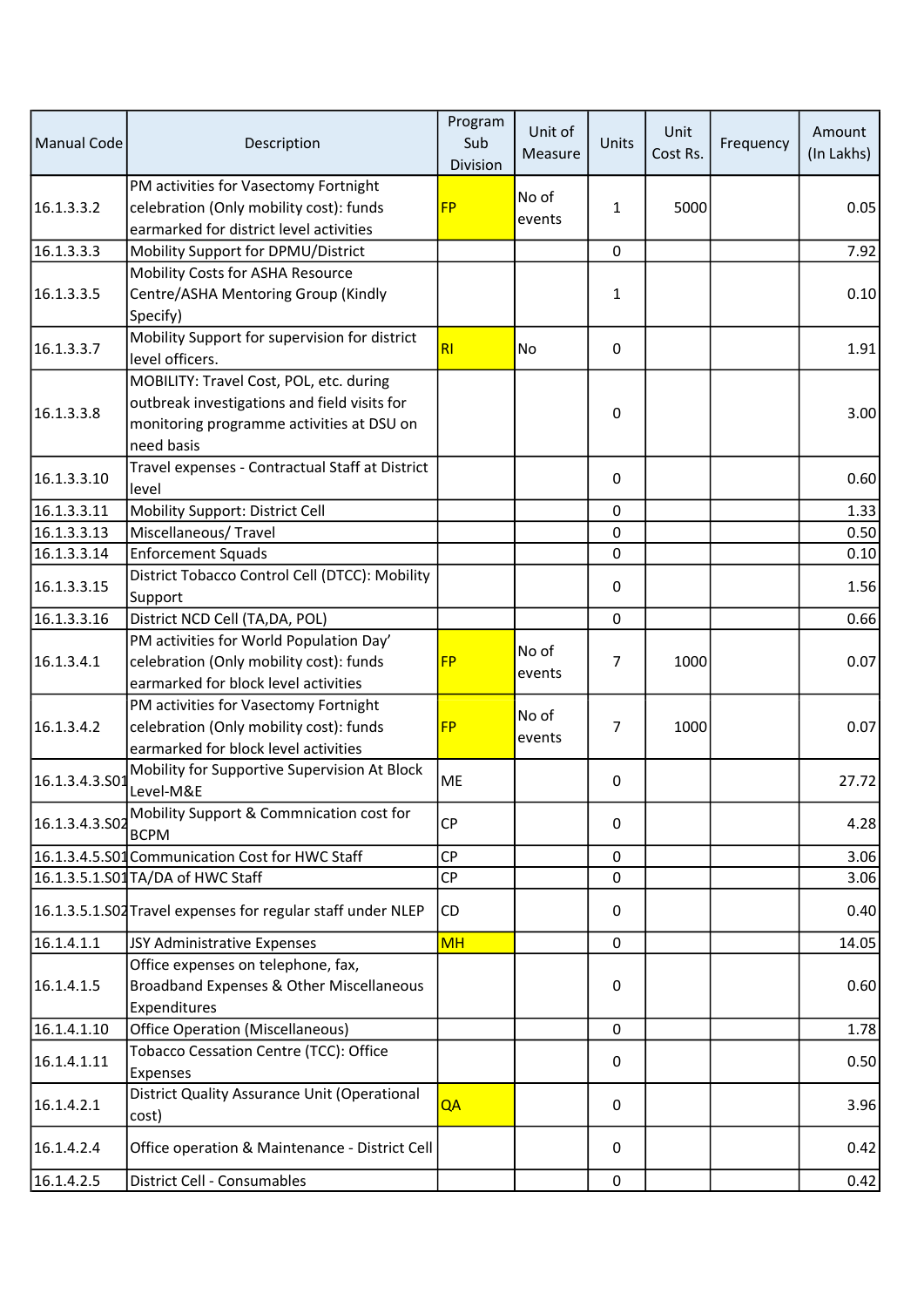| Manual Code            | Description                                                                                                                  | Program<br>Sub<br>Division | Unit of<br>Measure              | Units          | Unit<br>Cost Rs. | Frequency    | Amount<br>(In Lakhs) |
|------------------------|------------------------------------------------------------------------------------------------------------------------------|----------------------------|---------------------------------|----------------|------------------|--------------|----------------------|
| 16.1.4.2.6             | Operational expenses of the district centre :<br>rent, telephone expenses, website etc.                                      |                            |                                 | 0              |                  |              | 0.10                 |
| 16.1.4.2.8             | District Tobacco Control Cell (DTCC):<br>Misc./Office Expenses                                                               |                            |                                 | 0              |                  |              | 4.00                 |
| 16.1.4.2.9             | District NCD Cell (Contingency)                                                                                              |                            |                                 | $\mathbf 0$    |                  |              | 1.00                 |
| 16.1.4.3.1             | SNCU Data management (excluding HR)                                                                                          | <b>CH</b>                  | No of<br>SNCU                   | 1              | 60000            | 1            | 0.60                 |
| 16.1.5.2.1             | Minor repairs and AMC of IT/office<br>equipment supplied under IDSP                                                          |                            |                                 | 0              |                  |              | 0.10                 |
| 16.1.5.3.1             | PM activities under Micronutrient<br><b>Supplementation Programme</b>                                                        |                            |                                 | 0              |                  |              | 0.92                 |
| 16.1.5.3.3             | Concurrent Audit system                                                                                                      |                            |                                 | 0              |                  |              | 0.96                 |
| 16.1.5.3.11            | District level Coordination Committee                                                                                        |                            |                                 | 0              |                  |              | 0.02                 |
|                        | DPMU Operational Cost (inclusive of Rs.<br>16.1.5.3.16.SQ 10000/ district / month for RBSK DEIC<br>Manager TA DA)            |                            |                                 | $\mathbf{1}$   |                  |              | 13.11                |
|                        | 16.1.5.3.16.SQBPMU Oprational Cost                                                                                           |                            |                                 | $\overline{7}$ |                  |              | 13.89                |
|                        | 16.1.5.3.16.SCOprational Cost for RBSK                                                                                       | <b>RBSK</b>                | No of<br><b>DEIC</b><br>Manager | 0              | 10000            | $\mathbf{1}$ | 0.10                 |
|                        | 16.1.5.3.16.S1 Operational cost of RBSK-MHT                                                                                  | <b>RBSK</b>                | No of<br>teams                  | 0              | 1500             | 1            | 0.21                 |
| 16.1.5.3.16.S1         | Office & Administrative Expence for State &<br>District Rabies Program                                                       |                            |                                 | 0              |                  |              | 0.08                 |
| 16.1.5.3.16.S1         | Office operational cost & other office<br>expences unedr NPCB                                                                | <b>NCD</b>                 |                                 | 0              |                  |              | 0.93                 |
|                        | Pol & Opex of DG set of Vaccine Storage at<br>16.1.5.3.16.S2 District level & other Cold Chain Point under<br>R <sub>1</sub> | RI                         |                                 | 0              |                  |              | 0.70                 |
| 16.2.1.SO <sub>2</sub> | Data Entry Operator                                                                                                          | FP / PNDT No.              |                                 | $\mathbf{1}$   |                  |              | 2.27                 |
| 16.3.2.S01             | Mobility Support for HMIS & MCTS Block<br>Level                                                                              | <b>MIS</b>                 |                                 | $\Omega$       |                  |              | 0.25                 |
| 16.3.3.S01             | Operational cost for HMIS & MCTS-AMC                                                                                         | <b>MIS</b>                 |                                 | 0              |                  |              | 0.70                 |
| 16.3.3.502             | Operational cost for HMIS & MCTS-Internet                                                                                    | <b>MIS</b>                 |                                 | 0              |                  |              | 1.02                 |
| 16.3.3.503             | Operational cost for HMIS & MCTS-Office<br>Expenditure                                                                       | <b>MIS</b>                 |                                 | 0              |                  |              | 1.44                 |
| 16.3.3.504             | Operational cost for HMIS & MCTS-Recurring<br>Charges for ANMOL Tablet                                                       | <b>MIS</b>                 |                                 | 178            |                  |              | 6.41                 |
| 16.4.1.1.S09           | Chowkidar Cum Peon-Div PMU                                                                                                   | <b>PM</b>                  |                                 | 0              |                  |              |                      |
|                        | 16.4.2.1.1.S01 District Programme Manager                                                                                    | PM                         |                                 | $\mathbf{1}$   |                  |              | 6.39                 |
|                        | 16.4.2.1.1.S02 District Community Process Manager                                                                            | PM                         |                                 | $\mathbf{1}$   |                  |              | 5.23                 |
|                        | 16.4.2.1.1.S04 District Accounts Manager                                                                                     | PM                         |                                 | $\mathbf{1}$   |                  |              | 5.36                 |
| 16.4.2.1.1.SO<br>5     | District Data Cum Account Assistant                                                                                          | PM                         |                                 | 1              |                  |              | 3.61                 |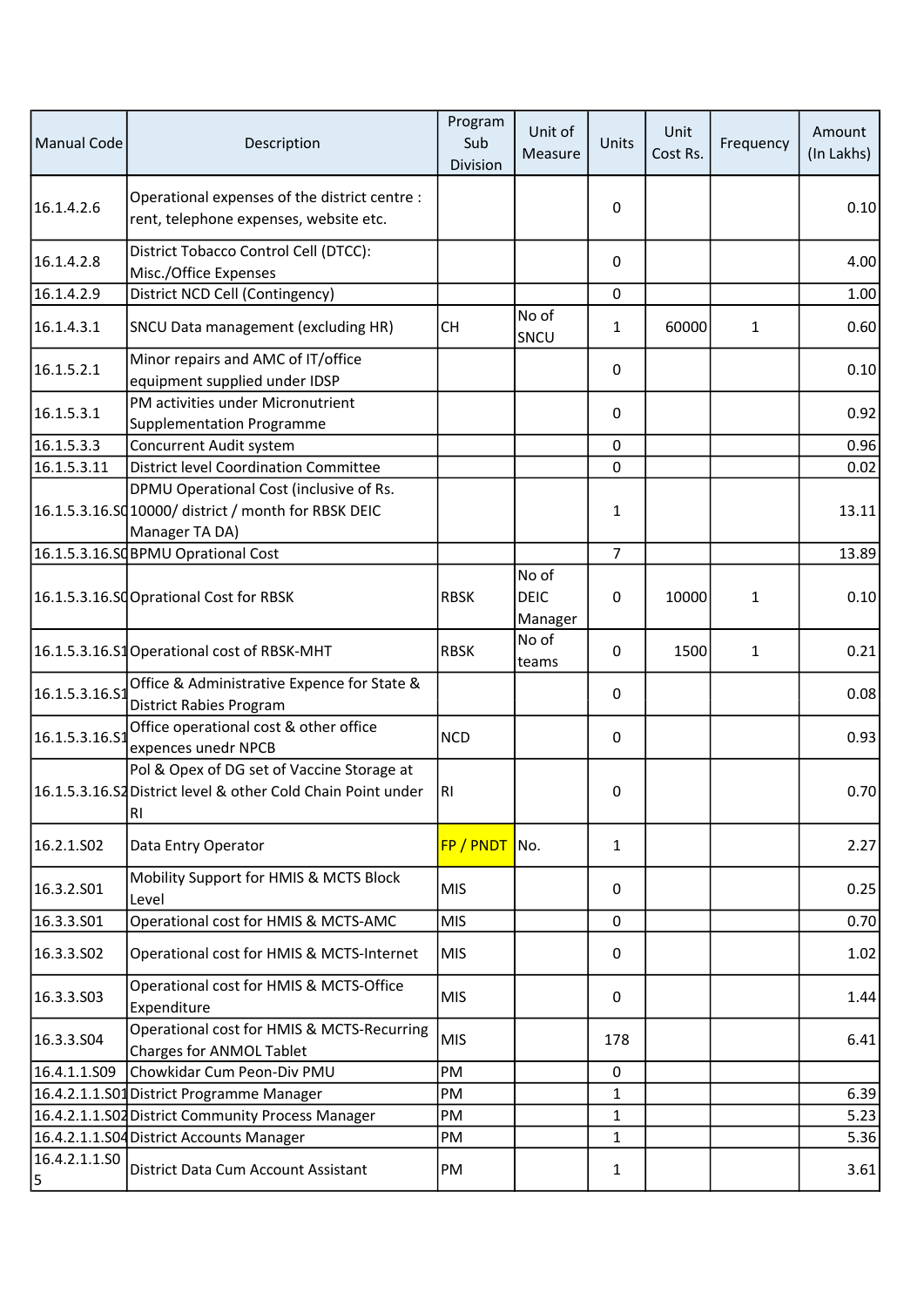| Manual Code        | Description                                                         | Program<br>Sub<br>Division  | Unit of<br>Measure      | Units          | Unit<br>Cost Rs. | Frequency    | Amount<br>(In Lakhs) |
|--------------------|---------------------------------------------------------------------|-----------------------------|-------------------------|----------------|------------------|--------------|----------------------|
|                    | 16.4.2.1.1.S06 DEIC manager                                         | <b>RBSK</b>                 |                         | $\mathbf{1}$   |                  |              | 3.96                 |
| 16.4.2.1.1.SO<br>9 | Support Staff                                                       | PM                          |                         | 1              |                  |              | 1.76                 |
|                    | 16.4.2.1.2.S01 RKSK Consultant                                      | <b>RKSK</b>                 |                         | 1              |                  |              | 4.39                 |
|                    | 16.4.2.1.2.S02 District Consultant(MH)                              | MH                          |                         | 1              |                  |              | 3.60                 |
|                    | 16.4.2.1.2.S04 District Hospital Quality Manager                    | QA                          |                         | $\mathbf{1}$   |                  |              | 5.59                 |
|                    | 16.4.2.1.2.S05 District Consultant Quality Assurance                | QA                          |                         | $\mathbf{1}$   |                  |              | 4.80                 |
|                    | 16.4.2.1.7.S01 Accountant District Hospital                         | <b>FD</b>                   |                         | 1              |                  |              | 1.98                 |
|                    | 16.4.2.1.8.S01 Programme cum Admin. Asst.                           | QA                          |                         | 1              |                  |              | 2.16                 |
|                    | 16.4.2.2.2.S01 District Epidemiologist-CD-IDSP                      | CD                          |                         | $\mathbf 0$    |                  |              | 6.60                 |
|                    | 16.4.2.2.2.S05 District VBD Consultant                              | CD                          |                         | $\mathbf 0$    |                  |              | 5.12                 |
|                    | 16.4.2.2.4.S01Sr PMDT-TB HIV Coodinators                            | CD                          |                         | 0              |                  |              | 4.47                 |
|                    | 16.4.2.2.4.S02 PPM Coordinator                                      | CD                          |                         | $\mathbf 0$    |                  |              | 4.28                 |
|                    | 16.4.2.2.4.S03 District Programme Coordinator                       | CD                          |                         | 0              |                  |              | 5.08                 |
|                    | 16.4.2.2.5.S01 District Data Manager-CD-IDSP                        | <b>CD</b>                   |                         | $\Omega$       |                  |              | 3.26                 |
|                    | 16.4.2.2.6.S01 Senior Treatment Supervisor(STS)                     | <b>CD</b>                   |                         | 0              |                  |              | 29.98                |
|                    | 16.4.2.2.6.S03 Senior TB Lab Supervisor (STLS)                      | <b>CD</b>                   |                         | 0              |                  |              | 15.07                |
|                    | 16.4.2.2.7.S01 Accountant- Full time                                | <b>CD</b>                   |                         | 0              |                  |              | 3.79                 |
|                    | 16.4.3.1.1.S01 Block Programme Manager                              | PM                          |                         | $\overline{7}$ |                  |              | 26.94                |
|                    | 16.4.3.1.1.S02 Block Account Manager                                |                             |                         | $\overline{7}$ |                  |              | 22.25                |
|                    | 16.4.3.1.1.S03 Block Community Process Manager                      |                             |                         | 0              |                  |              | 14.45                |
|                    | 16.4.3.1.9.S04 Data Entry Operator-MCTS OPR 820 MIS                 | <b>MIS</b>                  |                         | $\overline{7}$ |                  |              | 17.23                |
|                    | 16.4.3.1.9.S05 Data Entry Operator-MIS Outsource                    | <b>MIS</b>                  |                         |                |                  |              | 0.33                 |
|                    | 16.4.3.1.9.S07 Data Entry Operator-RI                               | RI                          |                         | $\mathbf 0$    |                  |              | 2.27                 |
|                    | 16.4.3.1.9.S08 Data Entry Operator-RNTCP                            | PM                          |                         | $\pmb{0}$      |                  |              | 3.14                 |
|                    | 16.4.3.1.9.S11 Data Entry Operator-CD-IDSP                          | CD                          |                         | 0              |                  |              | 2.17                 |
|                    | 16.4.3.1.9.S13 Data Entry Operator-NBCP-District                    | <b>NCD</b>                  |                         | $\mathbf 0$    |                  |              | 1.45                 |
| 17.4               | E-rakt kosh- refer to strengthening of blood<br>services guidelines | <b>BLOOD</b><br><b>CELL</b> | No of<br>Facility       | 0              | 1000             | 12           | 0.12                 |
| 17.8.505           | Internet Cost to ASHA & AF at HWC                                   |                             |                         | 0              |                  |              | 2.62                 |
|                    | Increasing accessibility and avail of FP                            |                             |                         |                |                  |              |                      |
| 18.11              | services at pub health providers                                    |                             |                         | 24             |                  |              | 1.56                 |
| 18.17              | Counseling training for Service Provider                            | <b>FP</b>                   | No of<br><b>Batches</b> | $\mathbf{1}$   | 49540            |              | 0.50                 |
| 18.23              | NBSU & NBCC Register                                                | <b>CH</b>                   | No of<br>register       | 10             | 350              | $\mathbf{1}$ | 0.04                 |
| 18.29              | <b>Uniform Case Sheet of Pediatrics</b>                             | <b>CH</b>                   | No of<br>format         | 2620           | 14               | $\mathbf{1}$ | 0.37                 |
| U.1.3.1            | <b>Operational Expenses of UPHCs (excluding</b><br>rent)            | <b>NUHM</b>                 | No.'s                   | $\overline{2}$ | 8000             | 12           | 1.92                 |
| U.2.2.1            | Mobility support for ANM/LHV                                        | <b>NUHM</b>                 | No.'s                   | 9              | 500              | 12           | 0.54                 |
| U.2.3.1            | <b>UHNDs</b>                                                        | <b>NUHM</b>                 | No.'s                   | 9              | 1000             | 12           | 1.08                 |
| U.2.3.2            | Special outreach camps in slums/ vulnerable<br>areas                | <b>NUHM</b>                 | No.'s                   | $\mathbf{2}$   | 3250             | 12           | 0.78                 |
| 0.3.1.1.1          | Incentives for routine activities                                   | <b>NUHM</b>                 |                         | 25             |                  |              | 5.84                 |
|                    | U.3.1.1.3.S01   Incentive for Health Promotion Day for ASHAs NUHM   |                             | No.'s                   | 16             | 200              | 12           | 0.38                 |